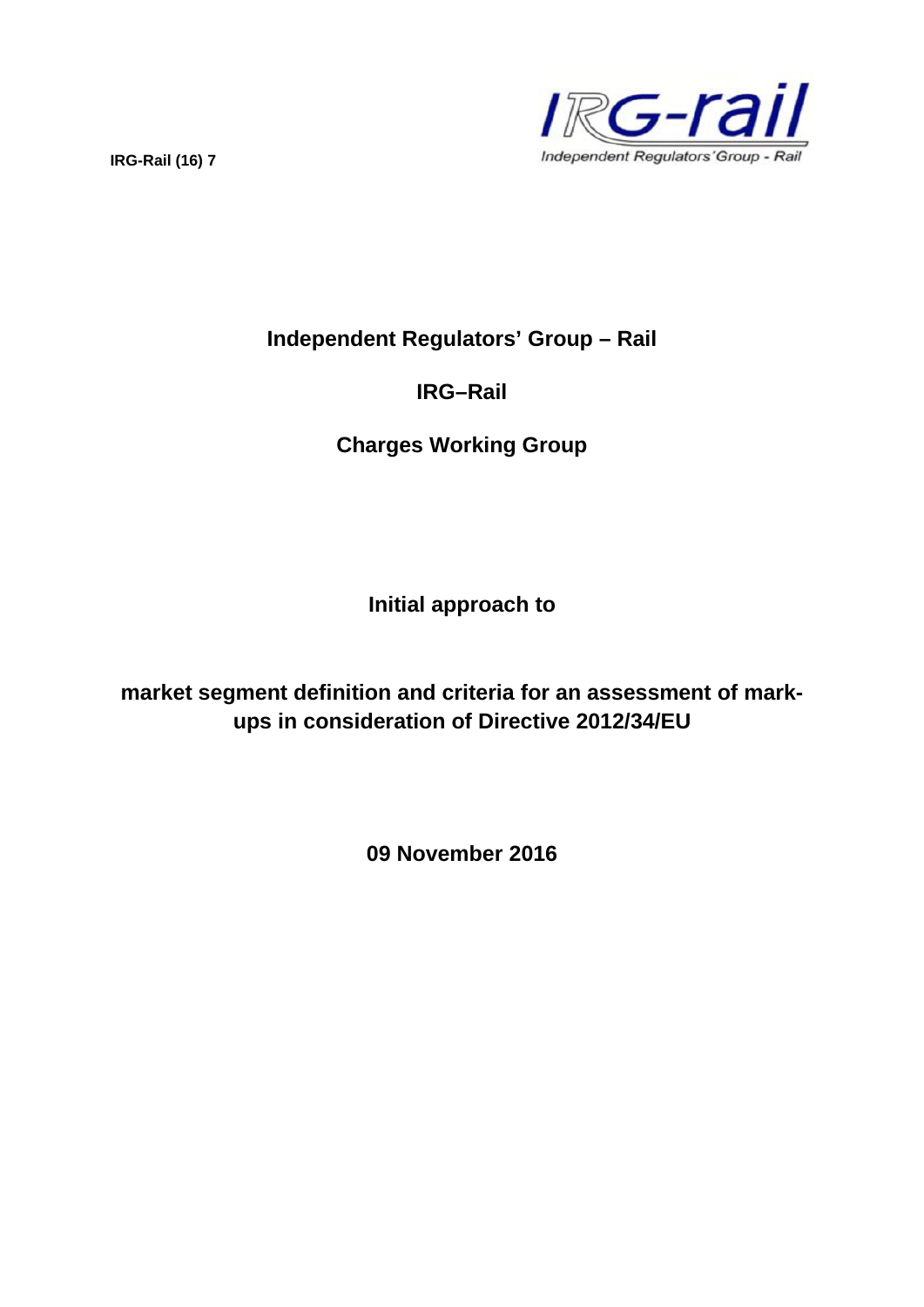

# **Executive Summary**

- 1. *Article 32(1) of Directive 2012/34/EU sets out an exception to the basic charging principle that allows, under certain conditions, the infrastructure manager to obtain "full recovery of the costs incurred" by levying mark-ups on different market segments. This paper aims at providing an introduction to the notions of market segments and markups. It constitutes a first contribution to the discussion from IRG-Rail and reflects its Member States' current understanding and practices.*
- 2. *It is a well-known problem that in the absence of economic regulation, the market outcome of natural monopolies is not at a social optimum, where social welfare is maximised. Prices are most likely to be too high and output too low. In this context, marginal cost prices, a first-best solution, are not cost covering due to the specificities of natural monopolies such as high fixed costs. In this context, a second best solution to cover the loss of the monopolist is the application of Ramsey-Boiteux prices where fixed costs are spread among rail market segments considering the segments' competitiveness, meaning their price elasticity. Article 32(1) of Directive 2012/34/EU allows recovering the costs incurred by the infrastructure manager through the implementation of a charging scheme derived from Ramsey-Boiteux pricing and applied to a set of market segments which have to be defined by the IM and controlled by the regulatory body.*
- 3. *There is an interesting diversity of practices within IRG-Rail Member States concerning the recovery of costs above the directly incurred costs. Indeed, not all charging schemes of Member States rely on market segments and mark-ups. Moreover, even in countries relying on such tools, different market segments are defined in each national charging scheme and a wide diversity of charging units are used to apply mark-ups. This diversity may reflect national specificities.*
- 4. *IRG-Rail supports the idea that the definition of market segments should pursue at least three objectives: help ensuring that the charging system does not create undue discrimination or distortion of competition within homogeneous services, facilitate the implementation of a Ramsey-Boiteux pricing scheme, and constitute a vector through which the infrastructure manager provides information on the current and potential use of the infrastructure. To define market segments, the Recast specifies three binding market segments as well as a non-binding list of pairs of services that should be considered. IRG-Rail considers that the list of pairs cannot compensate for the absence of methodology to define market segments in the Directive and that infrastructure managers should also consider complementary sources and techniques when defining market segments, such as the approach used by competition law to identify relevant markets. Concerning the assessment of mark-ups, IRG-Rail considers that at least two objectives should be pursued: the recovery of fixed and capital costs, net of public subsidies, and the optimization of the level of use of the infrastructure.*
- 5. *IRG-Rail then identifies a series of practical challenges and open questions with regard to market segmentation and mark-ups and provides some examples of pragmatic approaches that have been used in Member States to overcome some of these issues.*
- 6. *In the conclusion of this paper, IRG-Rail underlines the necessity of sound justification and regular review of the market segmentation and the assessment of mark-ups.*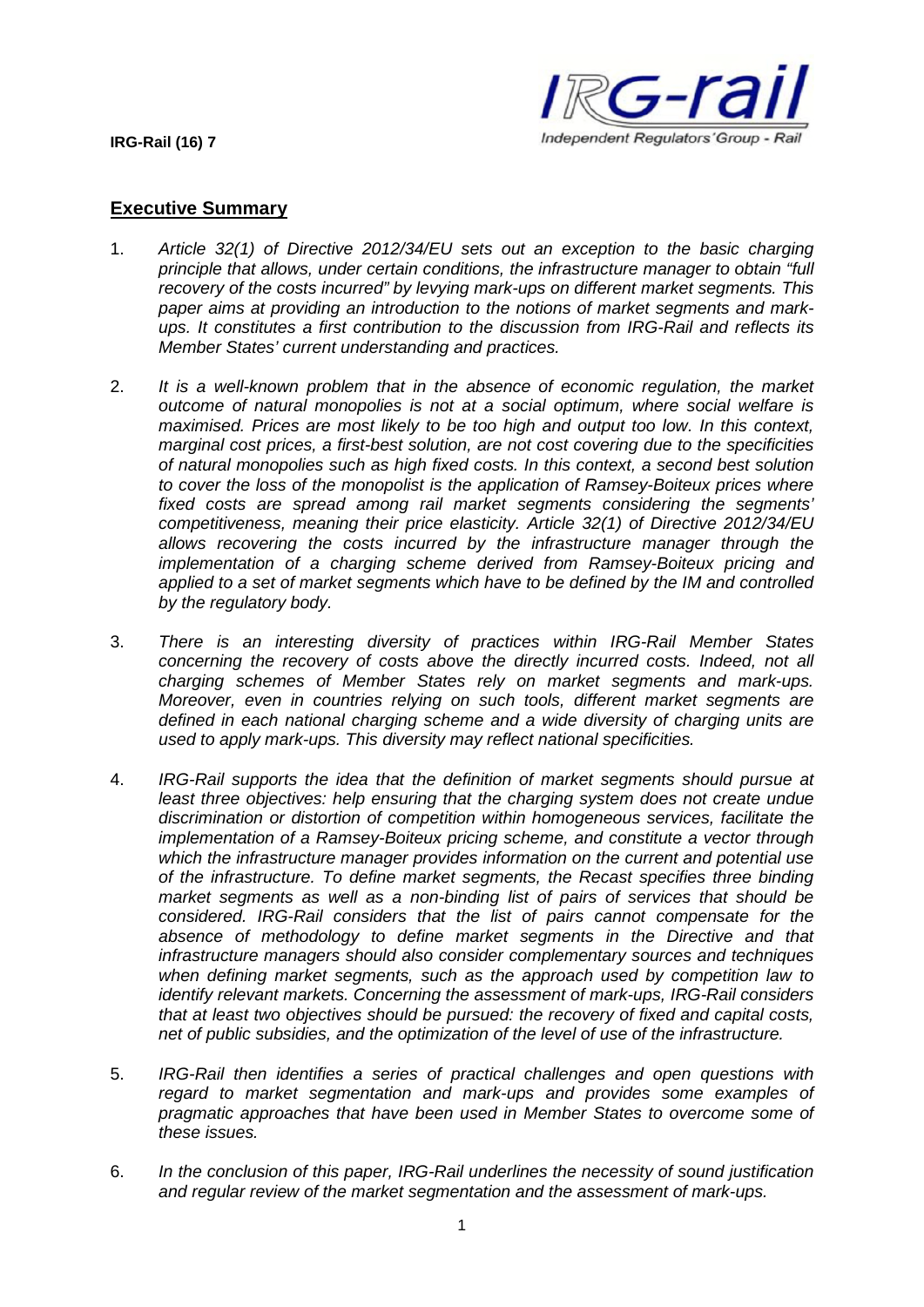

# **I. Introduction**

- 7. The basic charging principle for the minimum access package is set out in Article 31(3) of Directive 2012/34/EU. This Article states that charges should be set at the "*cost that is directly incurred as a result of operating the train service*". IRG-Rail has issued four position papers aimed at clarifying its interpretation of the concept of "*cost that is directly incurred*" 1 . Article 32(1) sets out an exception to the basic charging principle that allows, under certain conditions, the infrastructure manager to obtain "*full recovery of the costs incurred*" by levying mark-ups on different market seaments.
- 8. This paper aims at providing an introduction to the notions of market segments and mark-ups. As such, this document first details the economic and legal backgrounds of these concepts and explains how they are currently applied by infrastructure managers in IRG-Rail Member States. Then, the paper lays out some initial considerations of IRG-Rail, focusing on the obstacles that may arise from the application of Article 32(1) and detailing some solutions that have been identified to circumvent these problems. Since market segments and mark-ups are complex issues and the implementation of the Directive is incomplete or recent in Member States, this paper only constitutes a first contribution to the discussion from IRG-Rail. It is thus important to underline that the developments included in this paper establish IRG-Rail Member States' current understanding and practices with regard to market segmentation and the assessment of mark-ups.
- 9. As an introduction to market segment definition and criteria for assessing mark-ups, this paper may be of interest to railway infrastructure manager (IM), railway undertakings, national regulators and, more generally, to any party interested in these issues.
- 10. *This paper is organised as follows:*
	- *I. Introduction*
	- *II. Economic background*
	- *III. Legal background*
	- *IV. Current practices within IRG-Rail Member States*
	- *V. Market segmentation*
	- *VI. Assessment of mark-ups*
	- *VII. IRG-Rail's common position and conclusion*

# **II. Economic background: Market segments and Mark-ups**

11. Under the assumption of competitive markets, prices would be set at marginal costs<sup>2</sup>. In this context, marginal cost prices are optimal prices as they are cost-covering,

<sup>1</sup> The four position papers are : (1) *Position paper on the concept of « cost that is directly incurred »*, October 2012, (2) *Position paper on the European Commission's upcoming draft implementing act on the modalities for the calculation of the cost that is directly incurred as a result of operating the train*, October 2013, (3) *Position paper on the forthcoming implementing act on the modalities for the calculation of the cost that is directly incurred as a result of operating the train service*, November 2014 and (4) *Second position paper on the European's Commission upcoming draft implementing act on the modalities for the calculation*

*of the cost that is directly incurred as a result of operating the train service, May 2014.*<br><sup>2</sup> IRG-Rail's October 2012 position paper on the concept of the "cost that is directly incurred" defines marginal cost as the "*change in variable cost as a result of an increase in output of one unit. In rail transport (for the use of track), the unit could be the train.km or the tonne.km*".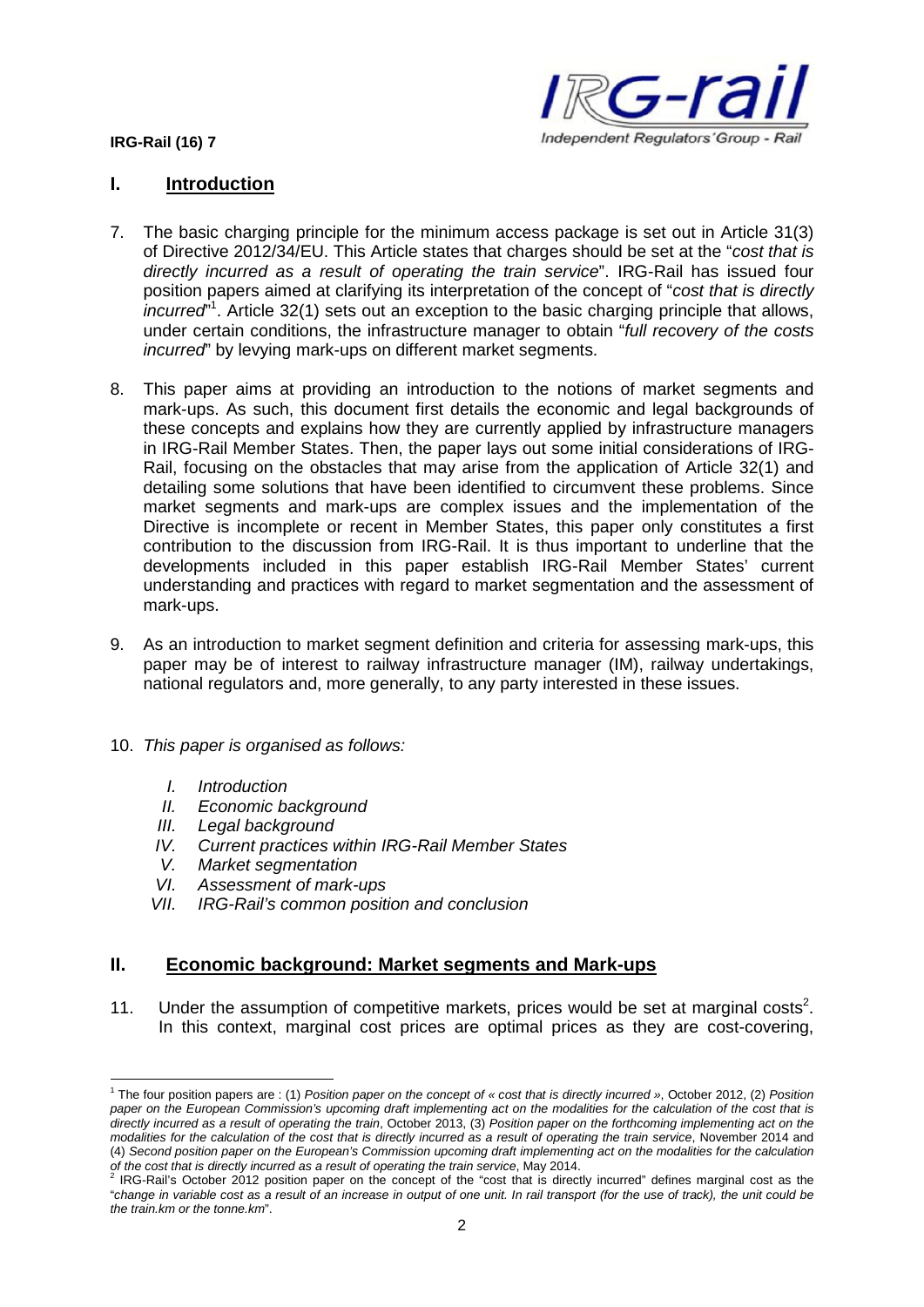

transparent and lead to the maximization of social welfare. They are also called first best outcome.<sup>3</sup>

- 12. However the railway network presents substantial economies of scale that make it a natural monopoly, a market structure which widely differs from perfect competition. It is a well-known problem that in the absence of economic regulation, the market outcome of natural monopolies is not at a social optimum, where social welfare is maximised. Prices are most likely to be too high and output too low.<sup>4</sup> An unregulated monopolist would set prices at its profit-maximizing quantity. If regulated prices of the monopolist were based on marginal costs  $-$  a condition that is still optimal for the demand side (and therefore a first-best solution) - the monopolist would suffer a loss amounting to the fixed costs, under the assumption of a subadditive cost function. In this context, marginal cost prices are not cost covering due to the specificities natural monopolies such as high fixed costs.<sup>5</sup>
- 13. The losses that result from marginal cost pricing by the monopolist can be completely or partially subsidized (*i.e.* Infrastructure managers receive some subsidies or state compensation) or covered by mark-ups (to recover the difference between marginal costs and remaining fixed costs not covered by subsidies) – even including a restricted profit for the monopolist. The IM can levy these mark-ups on the marginal costs in order to cover its total costs<sup>6</sup>. By doing so, it is still possible to optimize total welfare, reaching a second best solution in comparison to marginal cost prices.<sup>7</sup>
- 14. From an economic perspective total welfare can be defined as the sum of producer and consumer surplus. The individual consumer surplus is the difference between the amount that a costumer is willing to pay for a good and/or service and the actual market price for that good and/or service. The sum of all individual consumer surpluses is the general consumer surplus. The individual producer surplus is defined as the profit of an undertaking, which is defined as the difference between revenues and total cost of the undertaking. All profits of all undertakings together sum up to the total producer surplus.<sup>8</sup> However, as the railway infrastructure sector is a natural monopoly, the total producer surplus equals the profit of the monopolistic infrastructure manager. As the objective is to maximize the total welfare taking into account the economic and financial equilibrium of the operator, this means, in this specific economic situation, maximizing total consumer surplus, while applying a profit restriction to the infrastructure manager.

<sup>&</sup>lt;sup>3</sup> Pindyck/Rubinfeld (2015), Mikroökonomie; pg. 485ff.; Stole, L.A. (2007), Price discrimination and Competition, in: Handbook of Industrial Organization, Vol. 3, Chapter 34, pg. 2223-2302.

<sup>4</sup> Netz, J. (1999), Price Regulation: A (non-technical) overview, Department of Ecnomics, Purdue Universitiy

<sup>5</sup> Armstrong, M.; Sappington, D. E. M. (2007): Recent developments in the Theory of Regulation, in: Handbook of Industrial

Organization, Vol. 3, Chapter 27, pg. 1560-1700.<br><sup>6</sup> Another way to recover full costs besides mark-ups can be found in the regulation framework of the Telecom Industry where a long-run incremental cost (LRIC) approach together with bottom-up modelling is recommended as a primary model (Commission recommendations 2009/396/EC and C(2013) 5761). The full efficient cost recovery is enabled, because it is assumed that in the long run, all costs become variable and all assets are replaced. The approach enables full efficient cost recovery of an individual service (LRIC model) to which the common and joint costs may be added (LRIC+ model). The framework also allows benchmarking as an alternative method to determine charges. The objectives of the rail sector price regulation, however, include optimal use of the infrastructure and optimal competitiveness of rail market segments, which considerably limits cost recovery. Consequently, public funding is commonly needed in the rail sector in order to recover full  $\frac{1}{7}$  costs.

<sup>7</sup> Braeutigam, R.R. (1989): Optimal Policies for Natural Monopolies. In: Handbook of Industrial Organization, Vol. II, pg. 1289-

<sup>1346.&</sup>lt;br><sup>8</sup> Braeutigam, R.R. (1989): Optimal Policies for Natural Monopolies. In: Handbook of Industrial Organization, Vol. II, pg. 1289-1346. Further reference: Willig, R.D. (1976) Consumer's Surplus Without Apology. In: American Economic Review, Vol. 66, No. 4,pg. 589-597.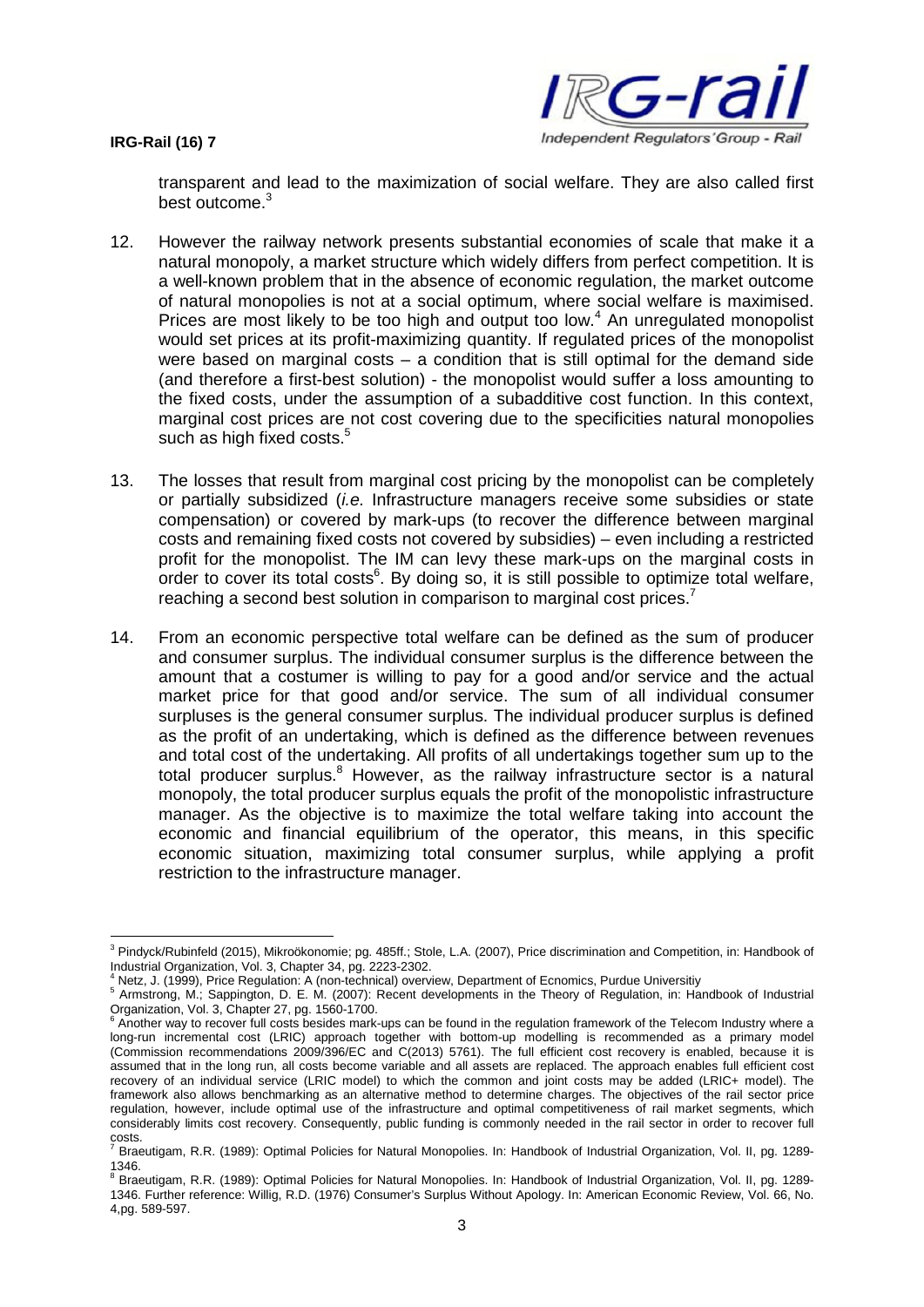

- 15. A first possibility for loss coverage and for price setting in natural monopolies is to set prices at average costs. Those prices are cost covering and no further subsidy needs to be paid to the monopolist. Nevertheless, average cost pricing does not lead to an optimal allocation of goods and quantities exchanged are smaller than compared to a marginal cost price setting. The average cost approach is simplistic and cost-covering but it results in lower social welfare compared to the following approach and it is not cost-reflecting as it does not reveal the real costs for the users. As such, the average cost approach is unlikely to set the right incentives for the economy.
- 16. A second possibility to cover the loss of the monopolist is the application of Ramsey-Boiteux prices.<sup>9</sup> They allow covering the total costs of the monopolist, including capital costs, but consider an optimized reduction of quantities and consumer surplus by taking price elasticities of consumer groups (*i.e.* market segments) into account. Ramsey-Boiteux prices therefore take the competitiveness of the market segments into account. This second-best solution considers the level of substitution by other traffic opportunities on the demand side. Market segments with homogenous price elasticity are formed. Fixed costs are spread among rail market segments considering the (segments) competitiveness, meaning their price elasticity.
- 17. The price elasticity of demand is defined as the percentage change of quantities due to a percentage change of prices. In the Ramsey-Boiteux pricing model, mark-ups are distributed/allocated according to inverse elasticities, which means that consumers in segments with the lowest price elasticity have to cover the highest mark-up.

# **III. Legal background: Market segments and Mark-ups**

- 18. Currently, the European legal basis of market segmentation and mark-ups is determined by Directive 2012/34/EU. It should be noted that the principles set out in Directive 2012/34/EU may also apply to some non-EU Member States which have chosen to transpose its provisions (*e.g.*, Switzerland or Norway).
- 19. Article 32 provides exceptions to the basic charging principle for the minimum access package. In relation to mark-ups, Article 32(1) states that:

*"In order to obtain full recovery of the costs incurred by the infrastructure manager a Member State may, if the market can bear this, levy mark-ups on the basis of efficient, transparent and non-discriminatory principles, while guaranteeing optimal competitiveness of rail market segments. The charging system shall respect the productivity increases achieved by railway undertakings.*

*The level of charges shall not, however, exclude the use of infrastructure by market segments which can pay at least the cost that is directly incurred as a result of operating the railway service, plus a rate of return which the market can bear (…)".*

<sup>9</sup> Armstrong, M.; Sappington, D. E. M.. (2007): Recent developments in the Theory of Regulation, in: Handbook of Industrial Organization, Vol. 3, Chapter 27, pg. 1560-1700.Braeutigam, R.R. (1989): Optimal Policies for Natural Monopolies. In: Handbook of Industrial Organization, Vol. II, pg. 1289-1346.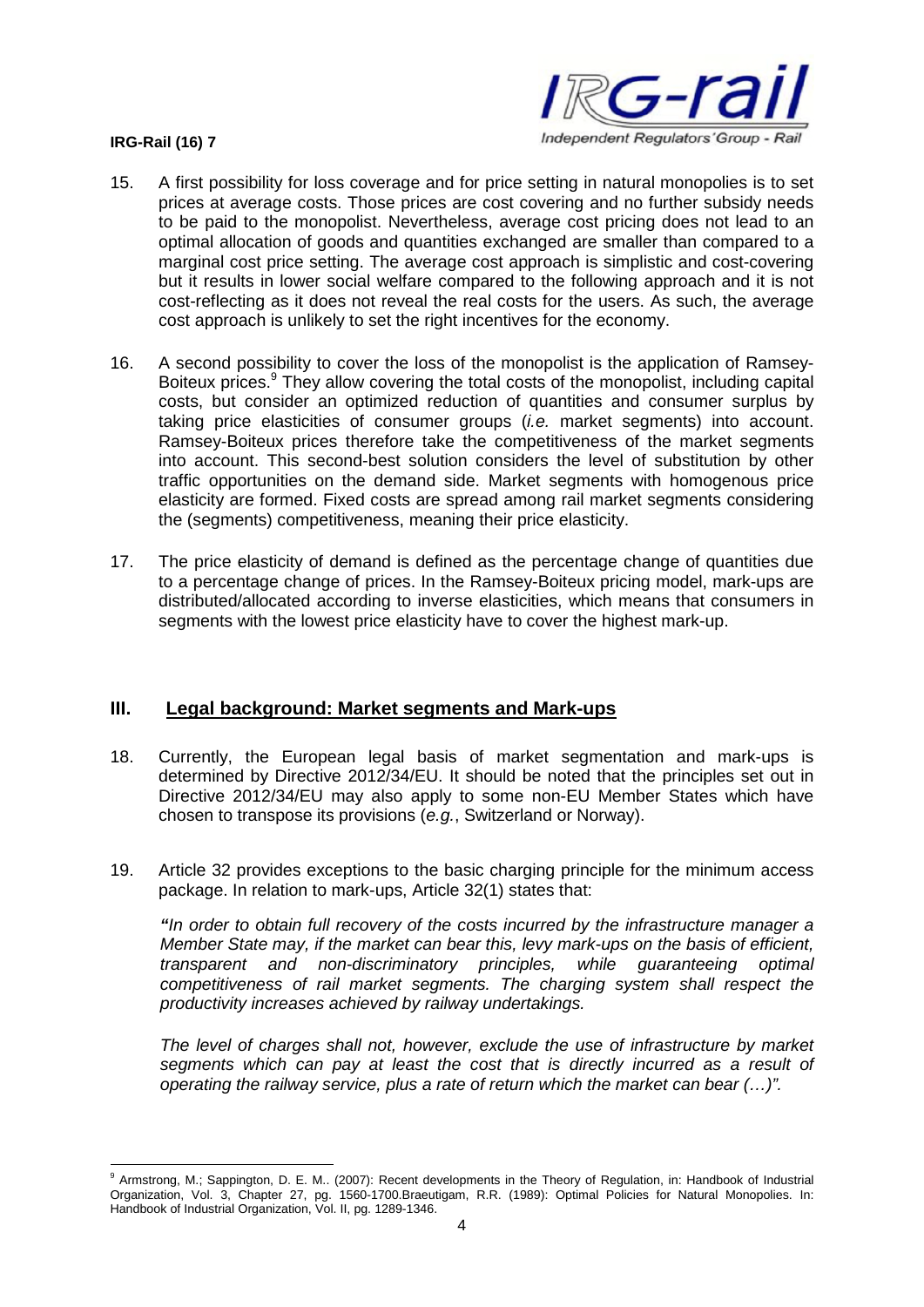

- 20. The preceding paragraphs imply that, as an exception to the provisions of Article 31, infrastructure managers can be allowed by Member States to impose charges above the cost that is directly incurred, which constitutes the minimum level of charge. The mark-ups above this minimum level of charge should consider the competitiveness of the market segments and should be levied on the basis of efficient, transparent and non-discriminatory principles, while guaranteeing optimal competitiveness of these segments. The levy of mark-ups allowed by Article 32(1) is in principle coherent with the Ramsey-Boiteux pricing scheme in which the relative mark-up on the marginal cost has to be inversely proportional to the price elasticity.
- 21. In order to recover these mark-ups, Article 32(1) specifies the concept of market segments in the following way: "*Before approving the levy of such mark-ups, Member States shall ensure that the infrastructure managers evaluate their relevance for specific market segments, considering at least the pairs listed in point 1 of Annex VI and retaining the relevant ones. The list of market segments defined by infrastructure managers shall contain at least the three following segments: freight services, passenger services within the framework of a public service contract and other passenger services.*

*Infrastructure managers may further distinguish market segments according to commodity or passengers transported.*

*Market segments in which railway undertakings are not currently operating but may provide services during the period of validity of the charging system shall also be defined. The infrastructure manager shall not include a mark-up in the charging system for those market segments.*

*The list of market segments shall be published in the network statement and shall be reviewed at least every five years. The regulatory body referred to in Article 55 shall control that list in accordance with Article 56*".

- 22. Annex VI-1 to Directive 2012/34/EU states that: "*The pairs to be considered by infrastructure managers when they define a list of market segments with a view to introducing mark-ups in the charging system according to Article 32(1) include at least the following:*
	- *1. passenger versus freight services;*
	- *2. trains carrying dangerous goods versus other freight trains;*
	- *3. domestic versus international services;*
	- *4. combined transport versus direct trains;*
	- *5. urban or regional versus interurban passenger services;*
	- *6. block trains versus single wagon load trains;*
	- 7. *regular versus occasional train services.* "
- 23. Finally, Recital 41 provides further insights on the definition of market segments: "*When levying mark-ups, distinct market segments should be defined by the infrastructure manager where the costs of providing the transport services, their market prices or their requirements for service quality differ considerably*".
- 24. It can therefore be concluded that Directive 2012/34/EU allows to recover the costs incurred by the infrastructure manager through the implementation of a charging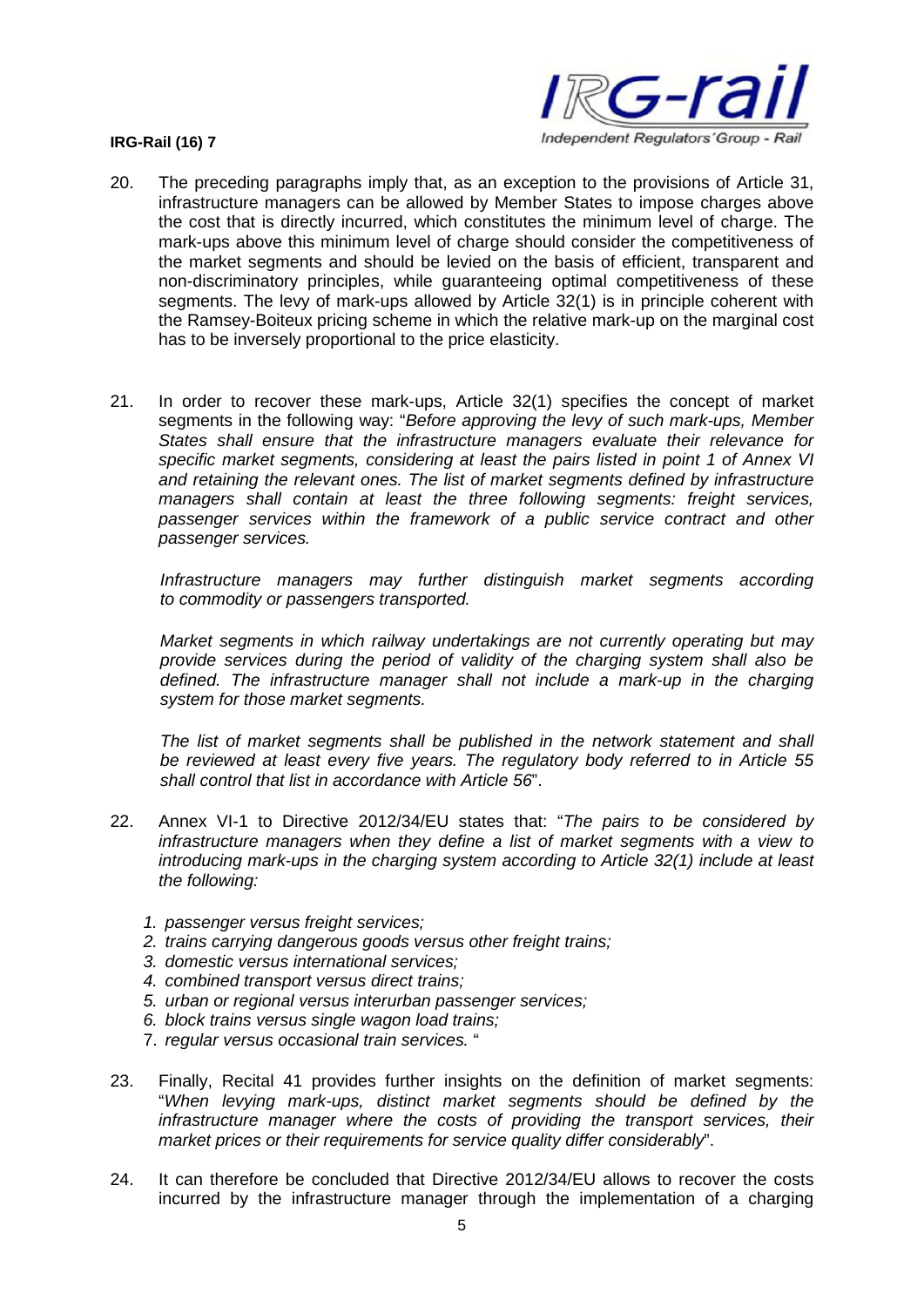

scheme derived from Ramsey-Boiteux pricing and applied to a set of market segments which have to be defined by the IM and controlled by the regulatory body. In order to define the market segments, the Recast specifies three basic segments which should be distinguished (freight services, passenger services within the framework of a public service contract and other passenger services) as well as a list of pairs, opposing different types of services. Finally, the Recast also sets out further criteria which should be taken into account to regroup services into market segments, both on the offer side (homogeneity in costs and prices for the service, types of passengers and commodities transported) and on the demand side (homogeneous requirement for service quality).

# **IV. Current practices within IRG-Rail Member States**

# **a. Current status of the practice in IRG-Rail Member States**

25. There is an interesting diversity of practices within IRG-Rail Member States concerning the definition of market segments and the recovery of other costs than directly incurred costs through mark-ups. Table 1 summarizes the charging practices of infrastructure managers in terms of different charges or levels of charges for various activities (*e.g.* different levels of direct costs), and market segmentation and mark-ups in relation with Article 32(1) of the Recast in a sample of Member States. This table reflects the charging practices of IRG-Rail Member States in 2016, which are likely to change in the upcoming years with the complete national transpositions of the Recast, as underlined in the last column<sup>10</sup>.

<sup>&</sup>lt;sup>10</sup> A more detailed and up-to-date presentation of the charging practices of Member States can be found in IRG-Rail's public document "*updated review of charging practices for the minimum access package in Europe"*, available online from IRG-Rail's website.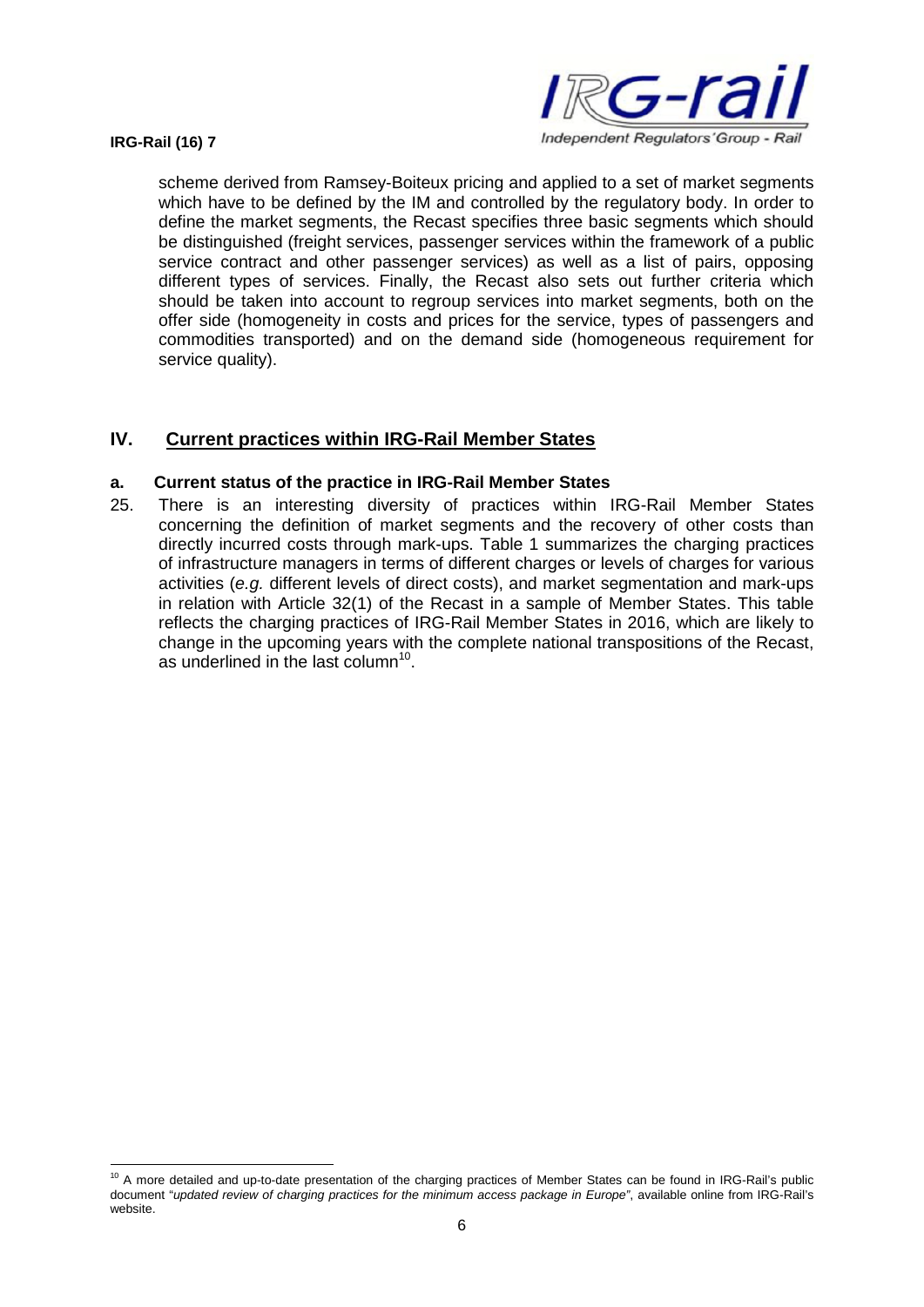

| <b>Country</b>     | <b>Different</b>    | <b>Market</b>                       | Mark-ups                     | Change in           |
|--------------------|---------------------|-------------------------------------|------------------------------|---------------------|
|                    | charges             | segments                            | (in relation to              | the national        |
|                    | according           | (in relation to                     | Article 32(1) of             | charging            |
|                    | to the type         | Article 32(1) of                    | the Recast)                  | system              |
|                    | of services         | the Recast)                         |                              | foreseen in         |
|                    |                     |                                     |                              | the next 12         |
|                    |                     |                                     |                              | months              |
| Austria            | $\boldsymbol{\nu}$  | $\star$                             | $\boldsymbol{\ast}$          | $\boldsymbol{\nu}$  |
| Belgium            | $\checkmark$        | $\pmb{\times}$                      | ×                            | $\pmb{\times}$      |
| <b>Bulgaria</b>    | $\boldsymbol{\ast}$ | ×                                   | $\boldsymbol{\ast}$          | $\mathbf v$         |
| Croatia            | $\checkmark$        | ×                                   | $\boldsymbol{\ast}$          | $\boldsymbol{\ast}$ |
| <b>Denmark</b>     | $\boldsymbol{\ast}$ | ×                                   | ×                            | ×                   |
| Finland            | $\checkmark$        | ×                                   | $\boldsymbol{\ast}$          | $\boldsymbol{\ast}$ |
| France             | $\checkmark$        | $\overline{\mathbf{v}^{\text{11}}}$ | $\checkmark$                 | $\checkmark$        |
| Germany            | $\boldsymbol{\nu}$  | ×                                   | $\star$                      | $\boldsymbol{\nu}$  |
| Greece             | $\boldsymbol{\ast}$ | ×                                   | $\boldsymbol{\ast}$          | $\boldsymbol{\ast}$ |
| Hungary            | $\checkmark$        | ×                                   | $\pmb{\times}$               | $\checkmark$        |
| Italy              | $\boldsymbol{\nu}$  | V                                   | $\boldsymbol{\nu}$           | $\boldsymbol{\ast}$ |
| Luxemburg          | $\checkmark$        | ×                                   | $\pmb{\times}$               | $\pmb{\times}$      |
| <b>Netherlands</b> | $\checkmark$        | $\star$                             | $\overline{\mathbf{X}^{12}}$ | $\star$             |
| Norway             | $\checkmark$        | $\star$                             | $\star$                      | $\boldsymbol{\nu}$  |
| Poland             | $\checkmark$        | V                                   | ×                            | $\boldsymbol{\nu}$  |
| Romania            | $\boldsymbol{\nu}$  | V                                   | $\boldsymbol{\ast}$          | $\boldsymbol{\nu}$  |
| Slovakia           | $\checkmark$        | V                                   | ×                            | $\pmb{\times}$      |
| Slovenia           | $\boldsymbol{\nu}$  | $\star$                             | $\star$                      | $\star$             |
| Spain              | $\checkmark$        | $\overline{\mathbf{v}^{\text{11}}}$ | $\checkmark$                 | $\checkmark$        |
| Sweden             | $\checkmark$        | $\boldsymbol{\ast}$                 | $\boldsymbol{\ast}$          | $\boldsymbol{\nu}$  |
| Switzerland        | $\checkmark$        | V                                   | $\checkmark$                 | $\boldsymbol{\nu}$  |
| <b>UK</b>          | $\checkmark$        | V                                   | V                            | ×                   |

### **Table 1. Current charging practices of IRG-Rail Member States**

*Note: the sample covers 22 out of the 27 IRG-Rail Member States*

# **Market segmentation**

26. First, it must be underlined that not all charging schemes of Member States rely on market segments. According to Table 1, approximately two thirds of the Member States included in the sample currently have no market segments in relation to Article 32(1) defined in the Network Statement of their infrastructure manager. This may be

<sup>&</sup>lt;sup>11</sup> While in these countries, the infrastructure manager differentiates the levels of mark-ups for various types of services, the regulatory bodies reject the idea that these types of services constitute market segments in the sense of Article 32(1) given the absence of proper justification by the IM.<br><sup>12</sup> Mark-ups are only charged on one high speed line.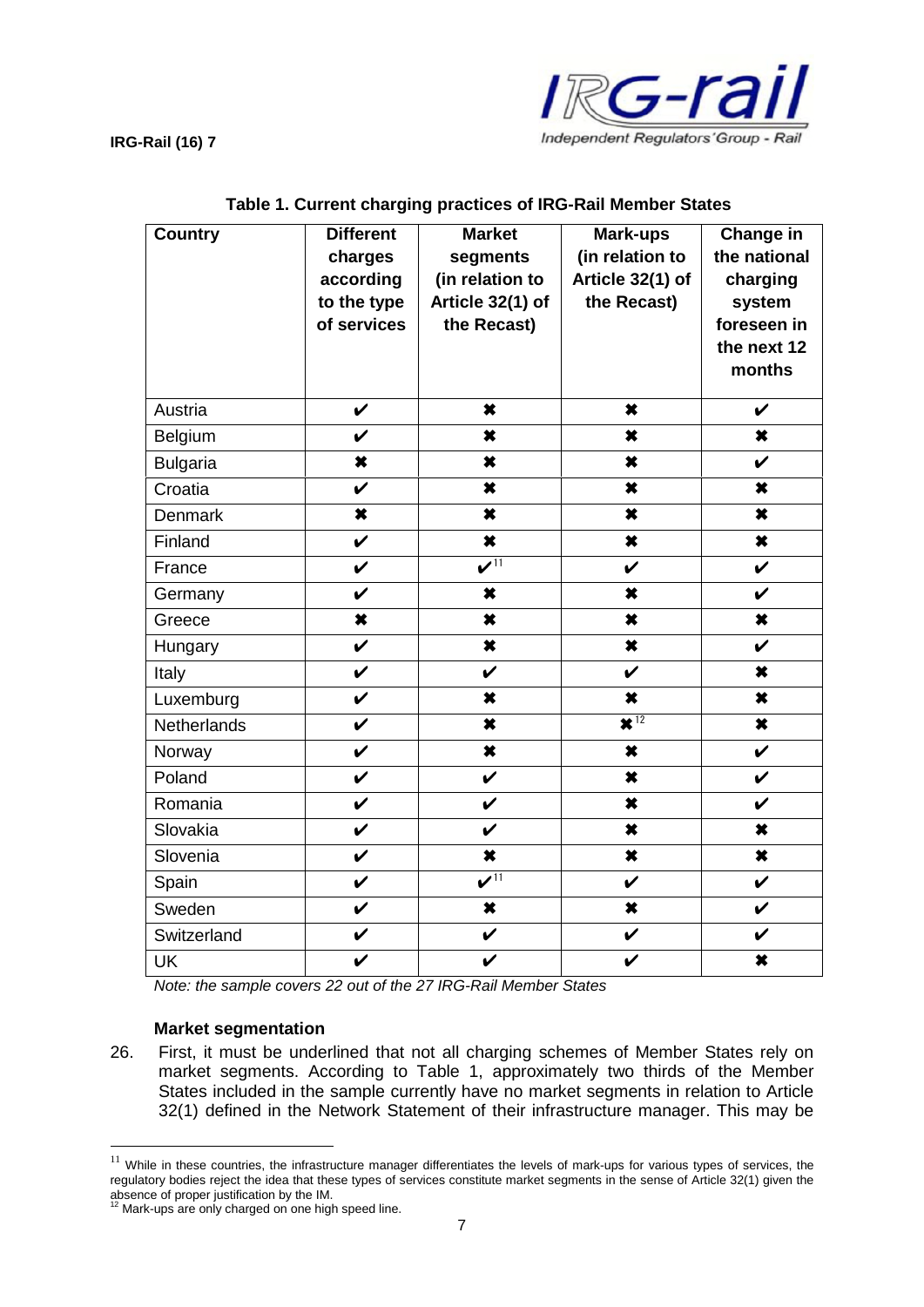

explained by the fact that these infrastructure managers do not levy mark-ups. It is important to note that as most countries are undergoing changes in their charging systems with the transposition of the Recast, market segments are likely to be (re- )defined in these countries in a near future.

27. When the pricing scheme distinguishes market segments, a standard distinction is made between freight and passenger activities, as required by the Recast. In addition to these two basic market segments, service trains<sup>13</sup> may also be distinguished (for instance in Austria, Italy and Sweden). Further distinctions of freight activities primarily rely on the commodities transported. For instance, Poland distinguishes freight trains transporting dangerous goods from those transporting other commodities. In the UK, a list of 20 commodity types is used for charging purposes. However, currently only three commodities (coal for the electricity supply industry, spent nuclear fuel, and iron ore) pay a mark-up charge subject to the market can bear test. Concerning passenger services, sub-distinctions include, for instance, passenger services within a public service contract (e.g. in Italy, Hungary or France), high speed lines (as in the Netherlands, in Italy, Spain or France) as well as further distinctions based on geographical considerations. Regarding the latter, Poland for example distinguishes regional services from inter-regional services. As for France, the infrastructure manager for instance distinguishes a market segment for services which do not run through Paris. Finally, it is important to note that in some countries such as France or Spain, while market segments are used by the infrastructure manager to levy different levels of mark-ups, these market segments have not been properly defined nor justified in the Network Statement<sup>14</sup>.

# **Mark-ups**

28. Not all Member States levy mark-ups as the Recast only offers the possibility to do so, as stated in Article 32(1): "*In order to obtain full recovery of the costs incurred by the infrastructure manager a Member State may, if the market can bear this, levy markups (…)*". This is even the case in some countries which have defined market segments but which do not currently levy mark-ups (see Table 1). Finally, it is interesting to note the diversity of charging units used to apply mark-ups. These are expressed in terms of train.km, of train-path.km, of thousand gross-tonne.km, of trainkm.100 seats or according to the percentage of turnover of the service<sup>15</sup>.

# **b. Country specific case studies**

29. As previously mentioned, a large proportion of Member States' charging schemes are currently undergoing an overhaul, following or in anticipation of the national implementation of the Recast. This section aims at providing a short presentation of two selective examples of future charging practices concerning the definition of market segments and the recovery of fixed costs through mark-ups.

 $13$  Service trains for instance include loco trains, technical trains and empty trains.

<sup>&</sup>lt;sup>14</sup> For the case of France, see for instance opinion n°2015-004 of ARAFER.

<sup>15</sup> See table at page 14, "Main charging units", in IRG-Rail, 2015, Overview on Charges for passenger stations, IRG-Rail (15)7.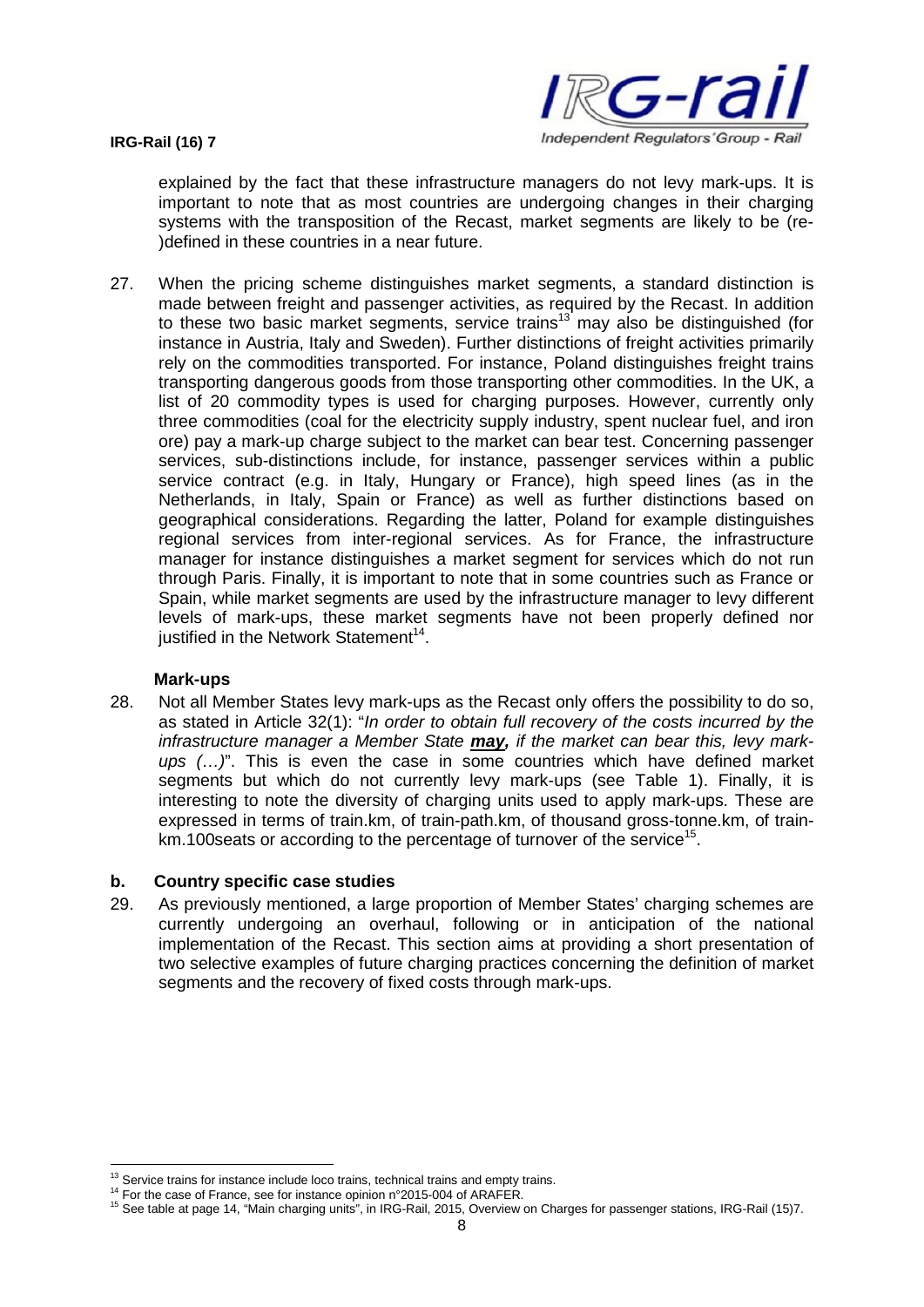

### **Pricing scheme of Directive 2012/34/EU: Costs directly incurred by the operation of the train and mark-ups that guarantee the optimal competitiveness of rail market segments – the German case<sup>16</sup>**

The German railways law, that provides the basis for the charging of track access, changed due to the transposition of Directive 2012/34/EU. DB Netz AG, the German infrastructure manager, developed a track pricing scheme in cooperation with Bundesnetzagentur, the German regulator. The new track pricing scheme will be implemented with the timetable change 2017/2018.

Following Directive 2012/34/EU, the components of the track pricing scheme are the costs directly incurred by the operation of the train service and mark-ups that help to cover full costs (considering subsidies).

The direct costs of the train operation are defined as additional costs that follow a 10% change in the operating performance (*i.e.* an increase or a decrease of 10% in train operation and therefore a change in train path kilometers) while the size of the network remains the same.

Due to differences in the costs drivers of freight traffic, regional and long-distance passenger traffic the cost directly incurred of the regional passenger traffic are the lowest, while the long distance passenger traffic has higher direct costs due to higher velocities. Freight traffic incurs highest direct costs due to high loads transported.

As the cost directly incurred by the operation of the train service and subsidies only cover a certain part of the full costs, the law foresees levying mark-ups. Those mark-ups are differentiated at least according to freight, regional passenger or long distance passenger traffic and respect the price sensibility of the predefined market segment. The calculation of the mark-ups follows the Ramsey-Boiteux pricing rule that considers the price elasticity of demand of the market segments: A change in the track price will only lead to a relatively low change in demand for segments with low price elasticity, segments with high price elasticity will suffer a higher reaction of the demand side.

With the Ramsey method the gap between costs directly incurred and the full costs of the train operation is covered relatively to the price sensitivity of the market segments.

On the basis of the provisions of the Directive market segments have been formed: The final customers were grouped in market segments according to the similarity of their needs.

The rail passenger traffic was divided into regional and long distance passenger traffic.

Market segments in the long distance passenger traffic are distinguished according to whether the train connects metropolitan stations with more than 50.000 travelers per day. Further, the time of the day and the speed of the train are considered within the segmentation. DB Netz AG therefore built the following segments for the long distance passenger traffic: Metro Day, Basic, Night and Loco run. Moreover, there are segments for charter and museum traffic and low cost traffic.

For the regional passenger traffic the German federal states (the "Länder") receive "regional" funds from the state (the "Bund"). DB Netz AG has to set the charges for the usage of rail infrastructure and for the usage of passenger stations per federal state, per "Land". The average charges per federal state have to be calculated such that they equal the average charges paid in the timetable period 2016-17 by the railway undertaking providing regional passenger transport in that federal state.

For freight trains the new track pricing scheme will distinguish between trains with dangerous goods, according to the train weight and to the profile of the train. DB Netz AG set the following segments: regional freight trains, standard freight trains, dangerous good trains, heavy train and loco run.

As this segmentation does not yet cover all needs and requirements of the final customers, DB Netz AG offers another possibility of self-segmentation: the customer can self-select and opt for time flexibility, spatial flexibility and priority in operation.

Further charging components in the new track pricing scheme of DB Netz AG are cancellation charges. The performance scheme and noise differentiated track access charges remain part of the track pricing scheme.

<sup>16</sup> The information for the description of the new German pricing scheme is taken from DB Netz AG's homepage: https://www1.deutschebahn.com/tps2017/start, dd. 24.06.2016.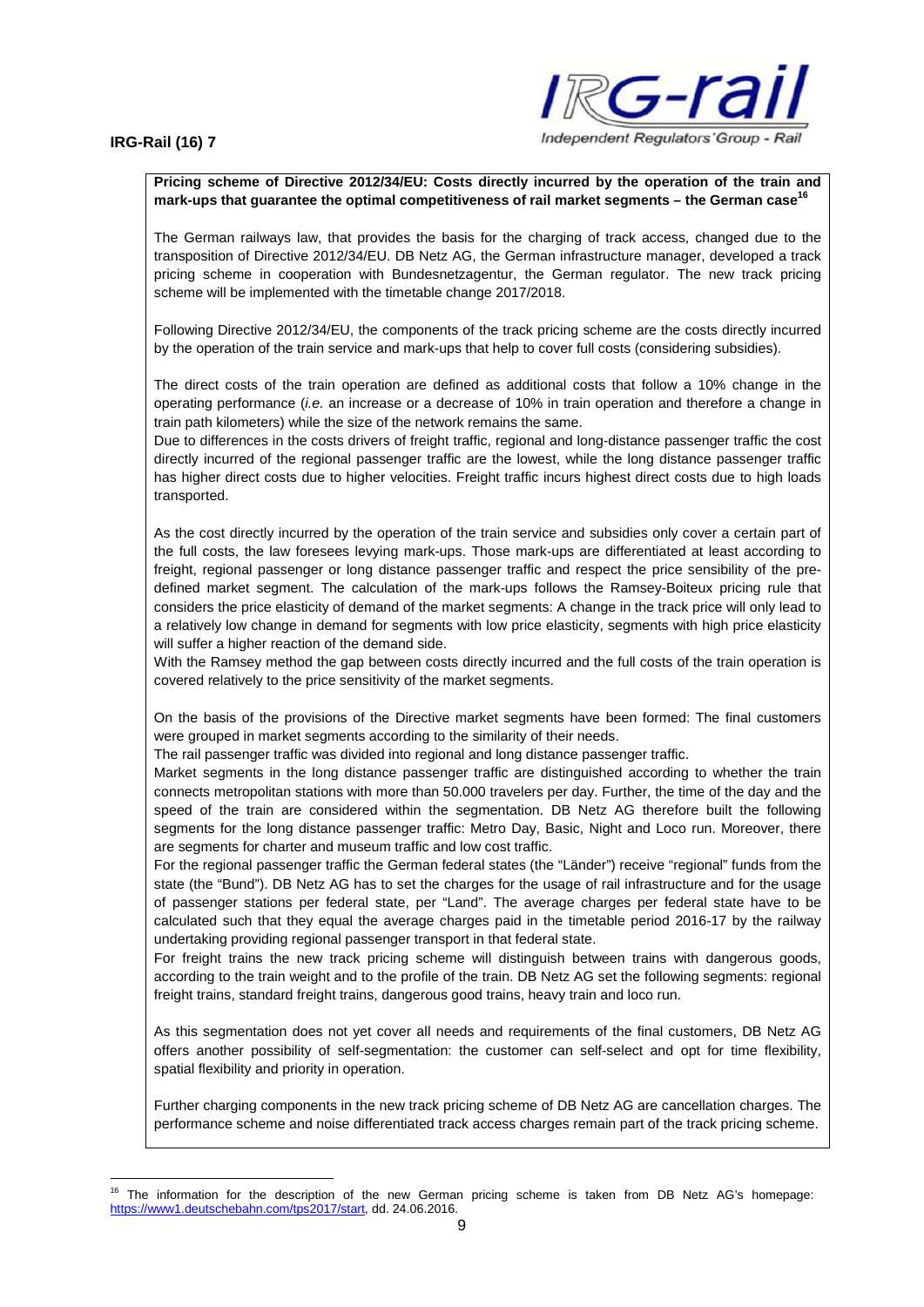

#### **Pricing scheme of Directive 2012/34/EU: Costs directly incurred by the operation of the train and mark-ups that guarantee the optimal competitiveness of rail market segments – the Italian case**

In Italy the Recast was implemented in July 2015 (Legislative Decree 24 July 2015 n° 112/2015) and subsequently Autorità di Regolazione dei Trasporti, the Italian Regulatory Body, issued a new set of criteria and principles on access charges both with reference to the MPA and the other services offered to the railway undertakings (Decision 96/2015), consistent with the new legislative setting.

In the following months, the procedure foreseen in the Decision 96/2015 took place and eventually at the beginning of July 2016 a new system of access charges for the national railway network was published by **Rete Ferroviaria Italiana** Spa, the Italian infrastructure manager<sup>17</sup>. The new system was validated by ART under the decision 75/2016 and it will be fully implemented in the operating year 2017-18<sup>18</sup>.

Among the novelties, (i) a five year regulatory period; (ii) the identification of the direct costs of the exercise of the rail network operated by the IM, subdivided in three components, following a cost based approach: the one related to mass, then to speed and the one to contact wire; (iii) a full cost based approach, where the cost of capital follows the WACC methodology; (iv) the consideration of a 2% annual efficiency rate applied on operative costs<sup>19</sup>; (v) the adoption of a market segmentation for the application efficiency of mark ups to recover the full (efficient) cost (considering subsidies).

As far as this last characteristic, the Decision 96/2015 defines (measure 24) a minimum set of "pairs" that the IM must consider when defining mark-ups (7 "pairs") and allows the IM to introduce a more detailed segmentation on the basis of well ground motivation and market analysis of the railway services concerned. As a result, presently the new Italian access charges system presents a very high number of segments:

- **Technical services**, for no commercial trains, as loco runs, empty trains, *etc*.;
- **Maritime services**, concerning services to/from Sicily and Sardinia;
- **PSO regional passenger services**, 8 market segments: promo; no node; no node holy; ring; ring holy; hub; hub holy; hub sprint<sup>20</sup>;
- **PSO national passenger services**, 2 market segments: day and night;
- **OA International passenger services**;
- **OA National Basic passenger services;**
- **OA National Premium passenger services**, 5 market segments: promo; Milan&Rome / Saturday; Milan&Rome / other days; Milan or Rome&other origin/destination on less than 30% of "HS service lines"<sup>21</sup>; Milan or Rome&other origin/destination on at least or more than 30% of "HS service lines";
- **Freight sector**, 5 market segments: promo; night; international; national basic; national top<sup>22</sup>.

In total 24 market segments have been envisaged by the Italian IM, and specific mark ups have been identified under the conditions set by the regulatory framework: they must be "consistent with the railway market sustainability, while ensuring optimal competitiveness within market segment. In addition, the charging scheme must comply with the productivity increases achieved by railway undertakings." (Measure 31, Regulatory criteria for sustainability of market segments, Decision 96/2015). Some constraints on the level of average kilometer access charges have been foreseen for specific segments, such as freight services, PSO regional passenger services and OA premium passenger services; they should not be higher than those in force in 2015 (Measure 31, quoted).

All the proceedings have been open twice to consultations (call for input and final consultation on the regulatory model devised). Last July ART declared the conformity of the new AC system, after deep analysis including those concerning the impact on the market segments.

<sup>19</sup> For this reason, it is possible to qualify the methodology as "Efficient Total Cost".

<sup>&</sup>lt;sup>17</sup> The average access charges for each identified market segments applied within the regulatory period are available at the link: *http://www.rfi.it/rfi/NOTIZIE-E-DOCUMENTI/Novit%C3%A0-on-line/15-luglio-2016*

Until December 2017, a transitory period is considered by applying to the previous access charges the inflation rate (1%).

<sup>&</sup>lt;sup>20</sup> The node services are those whose path interests even if partially sections of the "city network"; Hub stations: Turin PN, Genoa PP, Milano Cle, Milano PG, Milan PG underground, Bologna Cle, Venice SL, Florence SMN, Rome Termini and Naples Cle.<br><sup>21</sup> HS service lines are the ones where the maximum speed reaches at least 200 km.

<sup>&</sup>lt;sup>22</sup> The national basic differ from the national top because of the length of the track: 100-800 km (top); any other track with a different length (basic). The night services are those performed in night slot time, from 22:00 to 6:00.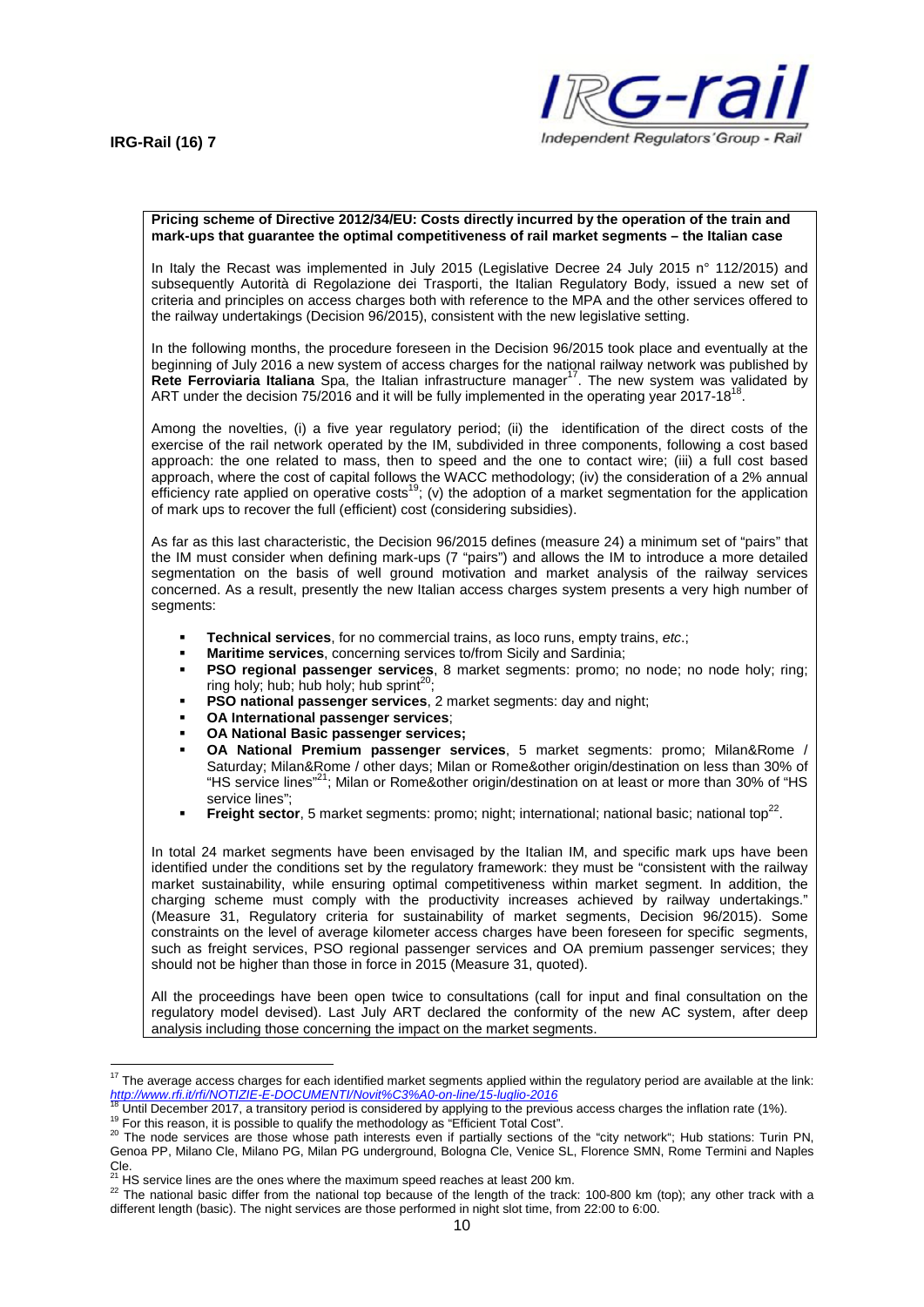

# **V. Market segmentation**

### **a. General goals of market segmentation**

- 30. An essential prerequisite to the application of a Ramsey-Boiteux scheme to the charges for the use of the railway infrastructure is the definition of market segments. Annex VI-1 of the Recast states that the list of market segments shall be defined by the infrastructure manager "*with a view to introducing mark-ups in the charging system*". Indeed, market segments will constitute the grounds over which the mark-ups will then be applied.
- 31. IRG-Rail supports the idea that the definition of market segments should pursue at least three objectives. First, market segments should help ensuring that the charging system does not create undue discrimination or distortion of competition within homogeneous services. By regrouping comparable services, market segments enable controlling that these services are subject to the same charges. Defining market segments is thus needed to prove that the charging system complies with the principle of non-discrimination under Articles 29(3), 32(1), 32(5) and 56(2) of the Recast.
- 32. Second, market segments should facilitate the implementation of a Ramsey-Boiteux pricing scheme. A Ramsey-Boiteux pricing scheme aims at implementing different prices for different market segments (a segmentation of consumers into groups with different willingness to pay). Market segments should thus regroup comparable services to allow the implementation of a Ramsey-Boiteux pricing scheme. The Recast identifies factors to identify different markets segments. Recital 41 for instance states that services included in a given market segment should be homogenous in terms of "*the costs of providing the transport services, their market prices or their requirements for service quality*".
- 33. Third, market segments constitute a vector through which the infrastructure manager provides information on the current and potential use of the infrastructure. Indeed, on the latter, Article 32(1) states that: "*[m]arket segments in which railway undertakings are not currently operating but may provide services during the period of validity of the charging system shall also be defined*". This dissemination of information is crucial to help railway undertakings decide on the services they will be providing. In this sense, market segments help fulfil the objective set out in Recital 44 which states that "*[r]ailway undertakings should receive clear and consistent economic signals from (…) charging schemes which lead them to make rational decisions*".

# **b. Evaluation of the "List of pairs" of Directive 2012/34/EU**

34. The list of pairs defined in Annex VI of 2012/34/EU is not binding with only one exception: freight services versus passenger services. Another pair quoted in the Directive, yet not included in the list, is binding for the IM: passenger services within the framework of a public service contract versus other passenger services. Indeed, Article 32(1) explicitly says that "*Before approving the levy of such mark-ups, Member States shall ensure that the infrastructure manager evaluates their relevance for specific market segments, considering at least the pairs listed in point 1 of Annex VI and retaining the relevant ones. The list of market segments defined by infrastructure managers shall contain at least the three following segments: freight services,*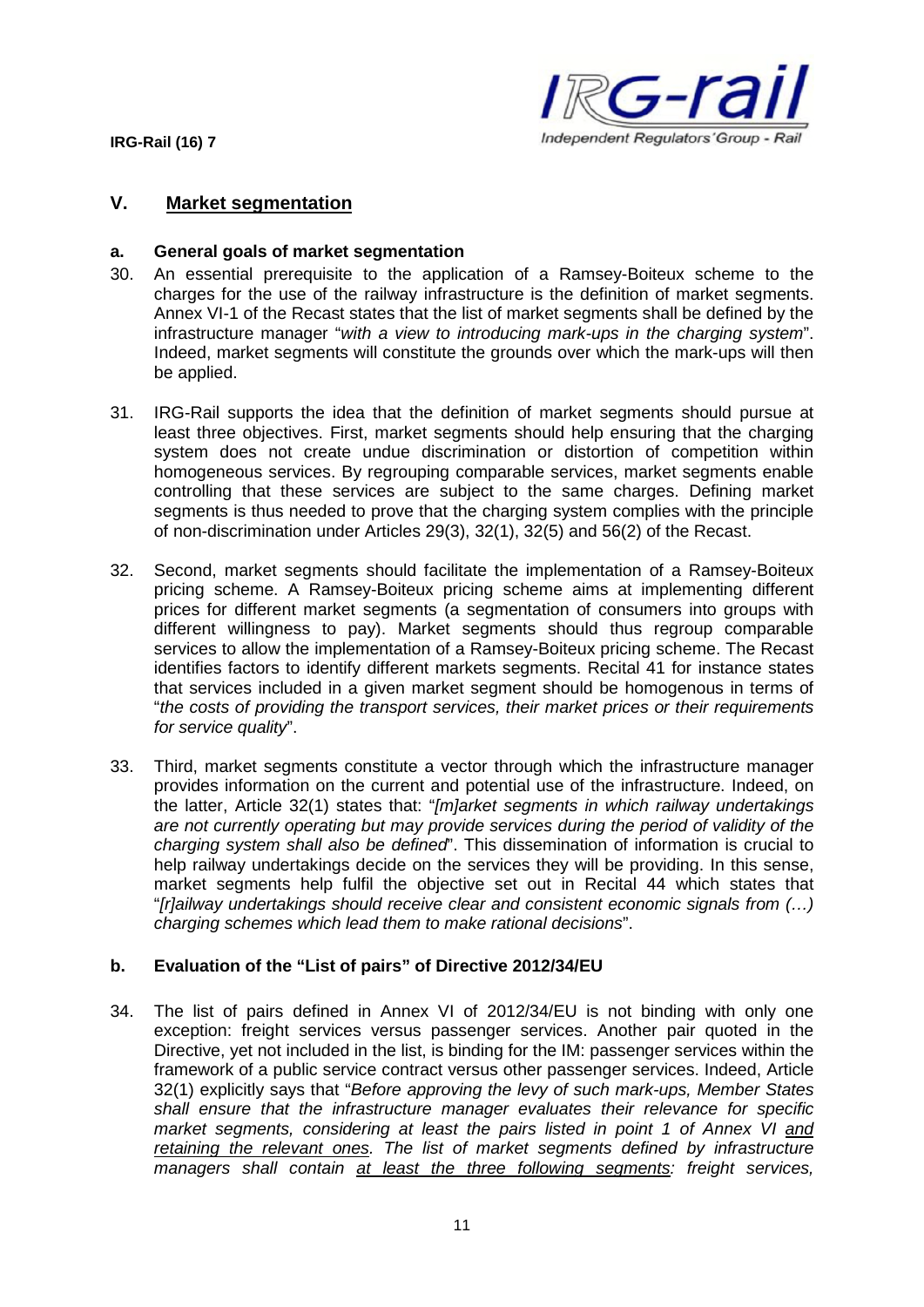

*passenger services within the framework of a public service contract and other passenger service*s".

- 35. The Directive itself does not give any precise principle or indicate which methods shall be used for the definition of market segments. Instead a list of pairs is stipulated, which cannot compensate for the absence of methodology to define market segments. The list of pairs in Annex VI only separates between different types of services; a general method to define market segments according for instance to time, geography or goods transported is not specified in the Annex. Some geographical distinctions can be found in the pairs "*urban or regional versus interurban passenger services*" or "*domestic versus international services*" but no clear reason to distinguish amongst these services is given, nor is there an identification of the services that should be charged more. Again, the Directive states, in Article 32(1) that "*Infrastructure managers may further distinguish market segments according to commodity or passengers transported",* but there is no mention of a precise criteria to be applied, with the notable exception of "*trains carrying dangerous goods*" in the Annex.
- 36. Furthermore, the pairs of market segments in Annex VI are overlapping. For example, the pairs of market segments "*combined transport versus direct train"* and *"block trains versus single wagon load trains*" overlap: both pairs of market segments deal with freight trains with and without manipulation during the train run like shunting, train disassembling or addition of trains, these market segments will overlap each other. In any event, this problem could be overcome by building the market segmentation in an appropriate manner: suppose two segments overlap, the IM should identify four different access charges, one for each combination of the segments involved.
- 37. Finally, Annex VI also lacks clarity on the rationale behind some of the pairs listed. An example can be found in the proposition to differentiate between "*regular versus occasional trains services*" as it is not clear that the frequency shall necessarily have an impact on the price elasticity of the train service. Consequently, if the infrastructure manager uses a pair of market segments distinguishing regular versus occasional train services, it must be proved that the different frequency of train runs result in a different ability to bear the mark ups.
- 38. Therefore, the list of pairs should be considered with caution and it may be useful for the infrastructure manager to also consider complementary sources and techniques when defining market segments. One possibility is to consider the approach of competition law, as presented in the following section.

# **c. Approaches of competition law**

39. The approach used by competition authorities when identifying *relevant markets<sup>23</sup>* may constitute an interesting complement to the consideration of the list of pairs. A general principle in the identification of relevant product markets in competition analysis is "substitutability on the demand side"<sup>24</sup>. Indeed, a relevant product market should

<sup>23</sup> In its *notice on the definition of relevant market for the purposes of Community competition law (Official Journal C 372 of 9.12.1997)*, the European Commission defines the relevant market as combining "*the product market and the geographic market, defined as follows: (1) a relevant product market comprises all those products and/or services which are regarded as interchangeable or substitutable by the consumer by reason of the products' characteristics, their prices and their intended use; (2) a relevant geographic market comprises the area in which the firms concerned are involved in the supply of products or*

s*ervices and in which the conditions of competition are sufficiently homogeneous*".<br><sup>24</sup> Commission notice on the <u>definition of the relevant market</u> for the purposes of Community competition law, Official Journal EU C 372, 9.12.1997, p. 5–13.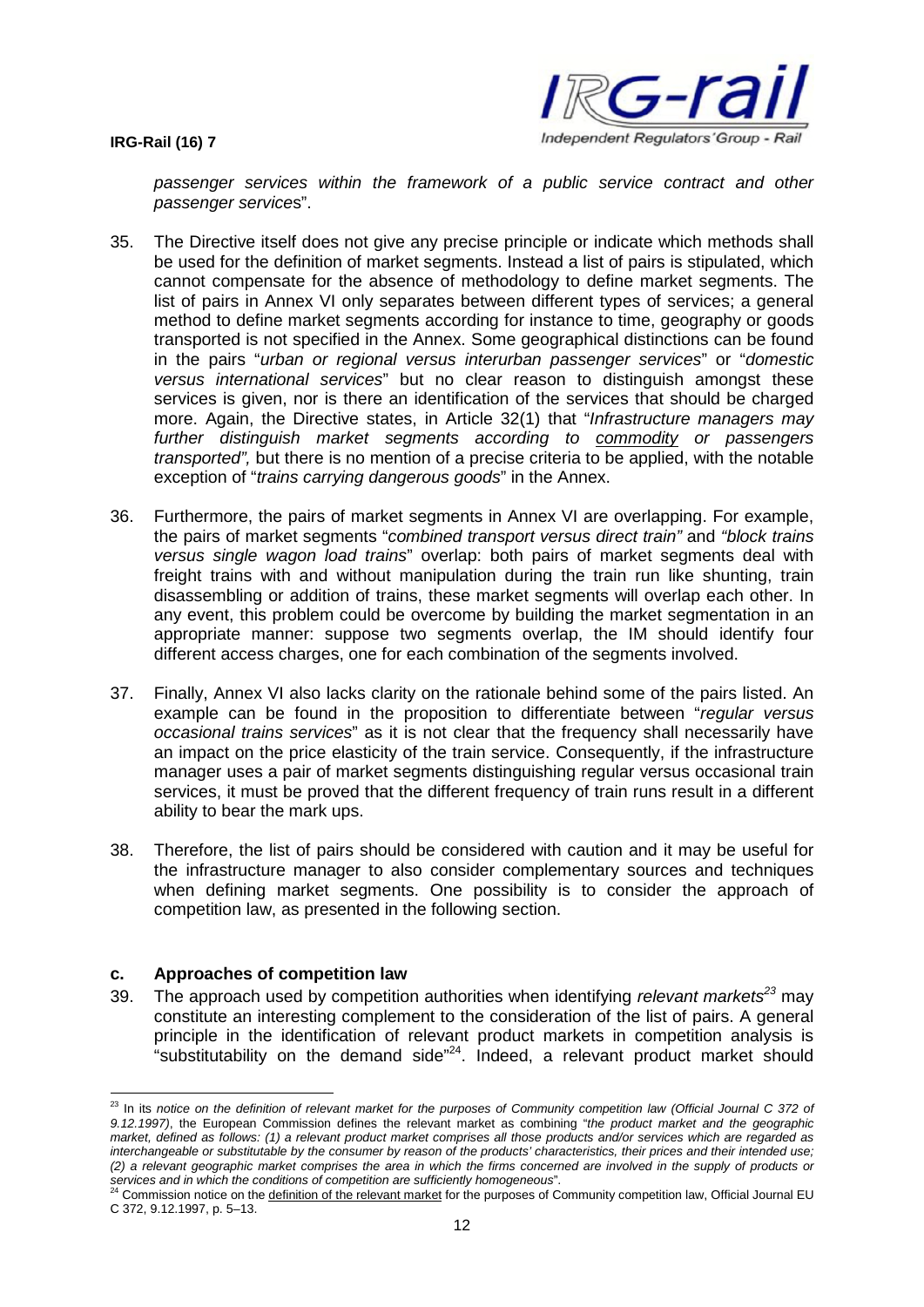

include all goods and services that are substitutable in the view of the consumer/final user. Under this approach, freight services belong to different markets than passenger services<sup>25</sup>. For the latter, distinct markets for each origin-destination (O-D) pair can be identified<sup>26</sup>. Again, intermodal substitutability is also an important issue to be considered, both for freight and passenger services<sup> $27$ </sup>. The European Commission (EC) further distinguishes between "time-sensitive" and "non time-sensitive" customers $^{28}$ .

- 40. It is apparent that this approach may contribute to the identification of different segments in order to apply mark-ups "on the basis of efficient, transparent and non– discriminatory principles" (Article 32(1) of the Recast). However, since the competition law approach may identify a large number of relevant markets (initially one relevant market per O-D), a next step is needed to identify similar parts of the market and services of equivalent nature (Article 29(3)). For instance it may be possible to identify distinct market segments for long distance passenger traffic between cities affiliated to the network. Their market conditions will often be alike, but will likely differ from the conditions of local traffic. In such cases, for the purpose of elasticity-driven pricecalculation, market segments may be defined for urban or regional versus interurban passenger services.
- 41. Limiting the analysis to the case law and the practice of the EC, the list of pairs is coherent with the decisions in Merger and Antitrust cases (cartels and abuses of dominant position): block trains and single-wagon trains belong to different product markets<sup>29</sup>; interurban rail passenger services with PSO identify a separate product market<sup>30</sup>. Again, following the EC approach, a further segmentation within the rail cargo services according to the transported goods $31$  or between domestic and international services should be taken into account $^{32}$ . Often, the analysis has to be founded on a case-by-case evaluation<sup>33</sup>. Interestingly, the case-by-case analysis is coherent with the principle of defining market segmentation at the national level. Indeed, depending on the specific characteristics of the traffic within a given Member State, the set of segments might be different from another country.
- 42. From the above, one can conclude that *relevant markets* under the market competition analysis can usually be made to coincide with *market segments* under the Directive Recast and vice versa<sup>[1]</sup>. Considering the competitive analysis is therefore important to

 $25$  Case AT.39678/Deutsche Bahn I, AT.39731/Deutsche Bahn II, December 2013;

<sup>26</sup> Case M.5655 – SCNF/LCR/Eurostar, June 2010. In this case, two different geographical markets were identified: the London – Paris route and the London – Brussels route for international high speed rail passenger services. In case M.2446 – Govia/Connex South Central, July 2001, the EC identified markets for public passenger transport services, distinguishing among interested O&D pair. In other cases, the geographic dimension was left open (as in M.7146 – Govia/Thameslink, Southern and Great Northern Passenger rail franchise, August 2014).<br>Southern and Great Northern Passenger rail franchise, August 2014).

In the Case M.5096 – RCA/MAV Cargo, November 2008, the European Commission inquired if the market for rail freight transport services was distinguished from the markets for other types of land freight transport services, but it left the exact definition open. For passenger services, intermodal substitutability was considered in Case M.7449 – SNCF Mobilités/Eurostar International Ltd, between train and air services on the international routes: London – Paris; London – Brussels, even if no conclusion was eventually reached.<br><sup>28</sup> CASE A.38.477/D2 (British Airways / SN Brussels Airlines). For the first group, time is of the essence, either as regards the

need to ensure a minimum travel time or the need to travel at a precise time of the day and not at any other given moment, or both. Also, certain time-sensitive passengers may need to book a trip at short notice or require flexibility (the possibility to miss one train and book onto the next). Time-sensitive passengers are willing to pay a premium to have their requirements satisfied. On the contrary, for non-time sensitive passengers, savings on the price of the trip have priority over time constraints and flexibility.

Case AT.40098 /Blocktrains, July 2015.

<sup>30</sup> Case M.5557 – SNCF-P/CDPQ/Keolis Effia, October 2009.

<sup>31</sup> Case M.2905 Deutsche Bahn/Stinnes, September 2002.

<sup>32</sup> Case M.4746 Deutsche Bahn/EWS, November 2007.

<sup>33</sup> Case M.5096 quoted, par. 25

<sup>&</sup>lt;sup>[1]</sup> For example, under the new Italian access charges system, a specific market segment was identified with respect to the so called technical services, *i.e.* empty trains, only loco.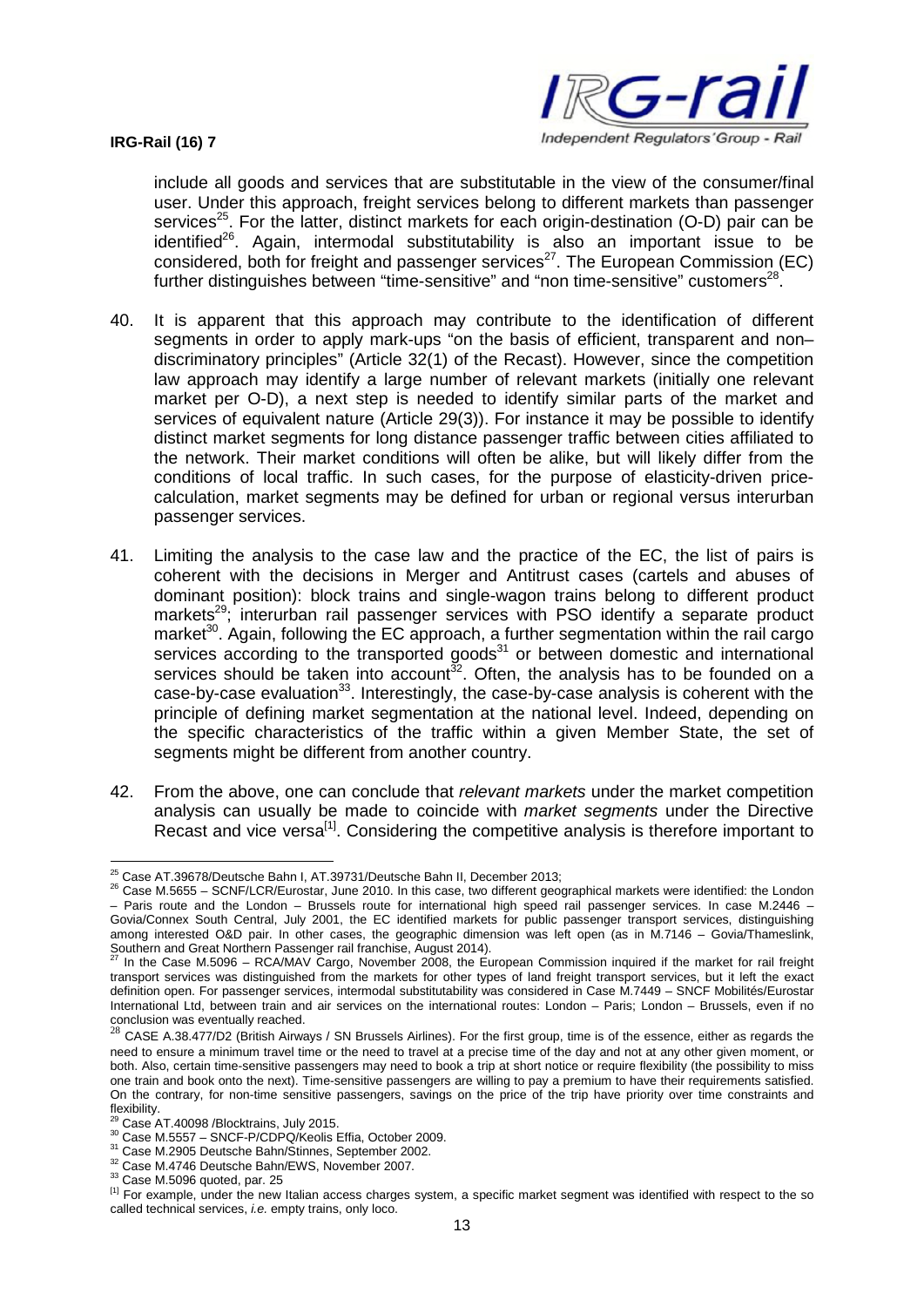

identify possible *market segment* candidates as, by definition, the competitive conditions are homogeneous within a *relevant market.* If the competitive conditions are homogeneous then it is likely that the services included within a *relevant market* will be comparable in terms of elasticity.

# **d. General and specific problems of a market segmentation**

- 43. IRG-Rail Member States have identified a series of challenges and open questions with regard to market segmentation.
- 44. Among the issues identified, IRG-Rail Member States have repeatedly underlined the challenge faced by regulators and infrastructure managers to identify relevant criteria to perform a satisfactory market segmentation. Indeed, although Article 32(1), Annex VI and Recital 41 of the Recast provide some suggestions of criteria that may be used, these may in some instances appear irrelevant due to country specificities or may need to be complemented by other criteria. Moreover, even when infrastructure managers have identified relevant criteria, the information required may not always be readily available. It can for instance be the case that characteristics of different traffics are missing. Germany and Slovenia for example reported that their infrastructure manager did not have information on the types of goods transported by freight trains, thus preventing them from using this criterion to segment the market. Missing data may also concern information on railway undertakings. Indeed, Recital 41 identifies "*the costs of providing the transport service*" as a potential criterion to define market segments. However, for obvious reasons, such sensitive data on the cost structure of railway undertakings is usually not available to infrastructure managers. Given the data limitations, some regulators have expressed concerns over whether the market segmentation proposed by their infrastructure manager will actually regroup homogeneous services in terms of "*costs of providing the transport services, their market prices or their requirements for service quality*" inside a given market segment, as required by Recital 41.
- 45. Some open questions on the market segmentation process were also identified by railway regulators. For instance it is not clear how market segments should be defined for passenger services within a public service contract: should a single market segment be identified for all services at the public service contract level or should such services be subdivided into more than one market segment? It is likely that the answer to this question will depend on national specificities, in particular regarding the national organisation of public service contracts. Moreover, the extent to which the market segmentation process depends on the industrial organisation of the sector appears unclear. In other words, should the segmentation of the market take into account the fact that the low profitability of certain services may not provide an adequate breeding ground for competitive entry? Again, it appears that the specificities of the national railway market should be assessed when answering this question. Finally and more generally, it is apparent that there is a trade-off between a more extensive segmentation, which may open the door to undue price discrimination, and a too narrow segmentation, which hinders the proper implementation of Ramsey-Boiteux prices. It is then important to ensure that a given segmentation is respectful of the principle of non-discrimination while allowing an efficient recovery of costs.

### **e. Different pragmatic approaches in practice**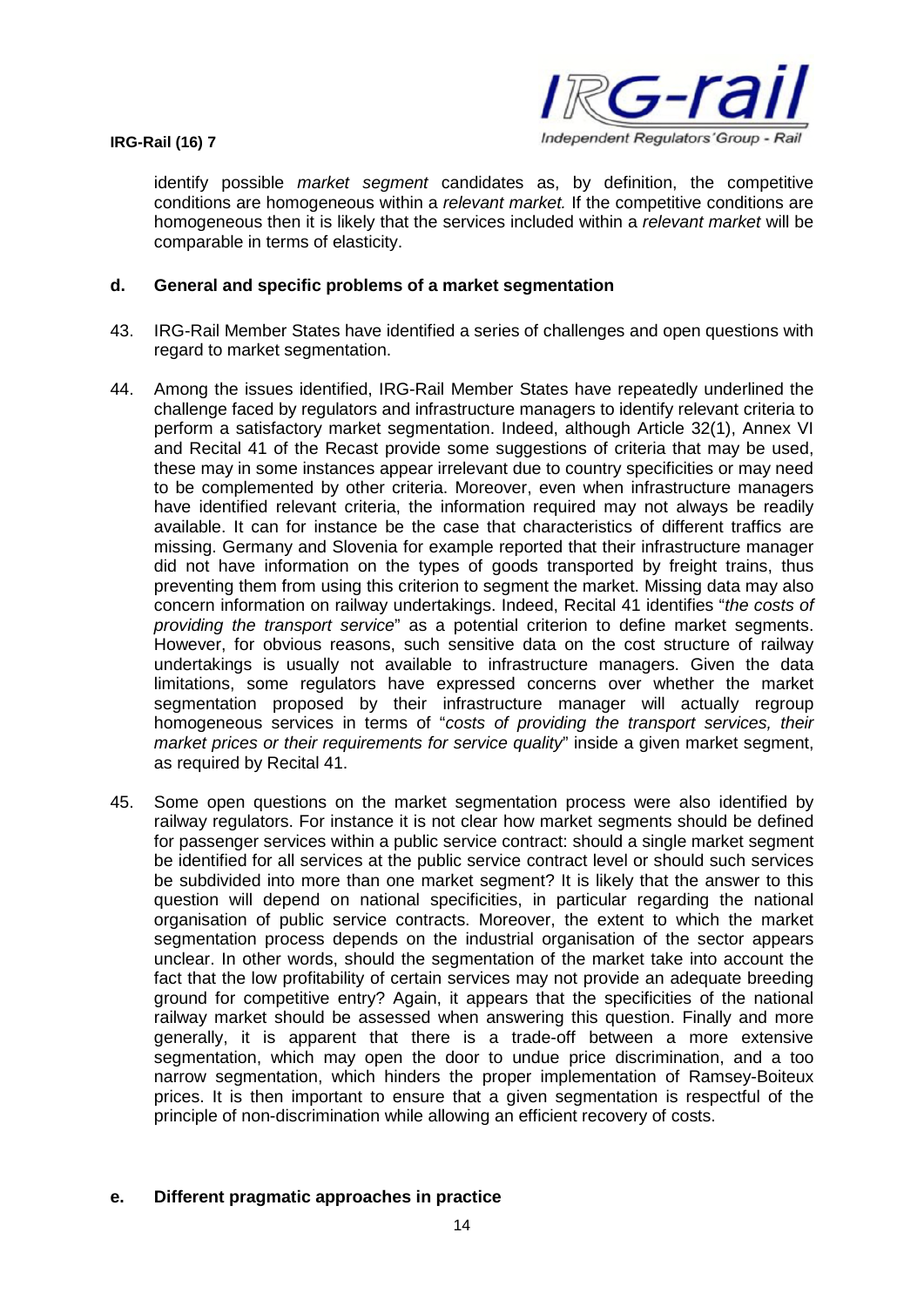

- 46. Different approaches have been used in IRG-Rail Member States to overcome the challenges presented in the previous section.
- 47. Some Member States have chosen to define a limited number of market segments, often closely inspired by the provisions of the Recast. As such, the current charging framework applied in Slovenia only distinguishes the three basic market segments defined in Article 32(1): freight services, passenger services within the framework of a PSO and other passenger services. In Spain, other passenger services were further subdivided into high speed services and conventional services. Poland has chosen a more direct implementation of the list of pairs contained in Annex VI of the Recast. In Poland passenger services were subdivided between regional and inter-regional services as well as between occasional and regular services. As for freight services, intermodal transport is distinguished from rail transport and trains carrying dangerous goods are differentiated from trains carrying other goods.
- 48. In Germany the process of definition of market segment started with a theoretical approach: segmentation criteria from the final customer perspective were enumerated and classified according to criteria used in competition law. The next step of the process questioned if the infrastructure manager was able to observe these criteria. As this was not possible in all cases, derived segmentation criteria were figured out and assessed according to their suitability<sup>34</sup>. In Italy, the final segmentation proposed by the IM is quite extensive (see case study in Section IV), especially for open access premium passenger services (high speed services). ART, the regulatory body, has verified the non-discrimination principle considering the actual pattern of traffic of the two operators active on that sector and comparing the average access charge between them. ART has announced that it will continue to closely monitor the situation in light of the evolution of the traffic.

# **VI. Assessment of mark-ups**

# **a. General goals of levying mark-ups**

49. An important feature of a Ramsey-Boiteux charging scheme is the calculation of markups that will be applied to market segments. Article 31(3) of the Recast states that charges for the minimum access package "*shall be set at the cost that is directly incurred as a result of operating the train service*". By definition, fixed costs as well as the cost of capital are excluded from this perimeter. A first objective of levying markups according to Article 32(1) is thus to recover such costs, net of public subsidies. It should however be noted that a variety of charging schemes could enable the infrastructure manager to recoup these costs. For instance, charges could be set at average costs or a Ramsey-Boiteux scheme could be used. Contrarily to other charging schemes, levying mark-ups according to Article 32(1) leads to apportioning the costs incurred by the infrastructure manager to market segments according to their elasticities. As argued in Section II, and in the context of recovering costs above the cost that is directly incurred, levying mark-ups thus has a second objective of

 $34$  To give an example for passenger traffic: from the final customer perspective the segmentation criteria "start and destination" of the train usage" are decisive. From the point of view of competition law this is a geographical criterion for segmentation. For the infrastructure manager the travel projects of customers are not observable. But it has information on a derived criterion, the train route: this aspect is known to the infrastructure manager and it is a suitable criterion for market segmentation in passenger transport.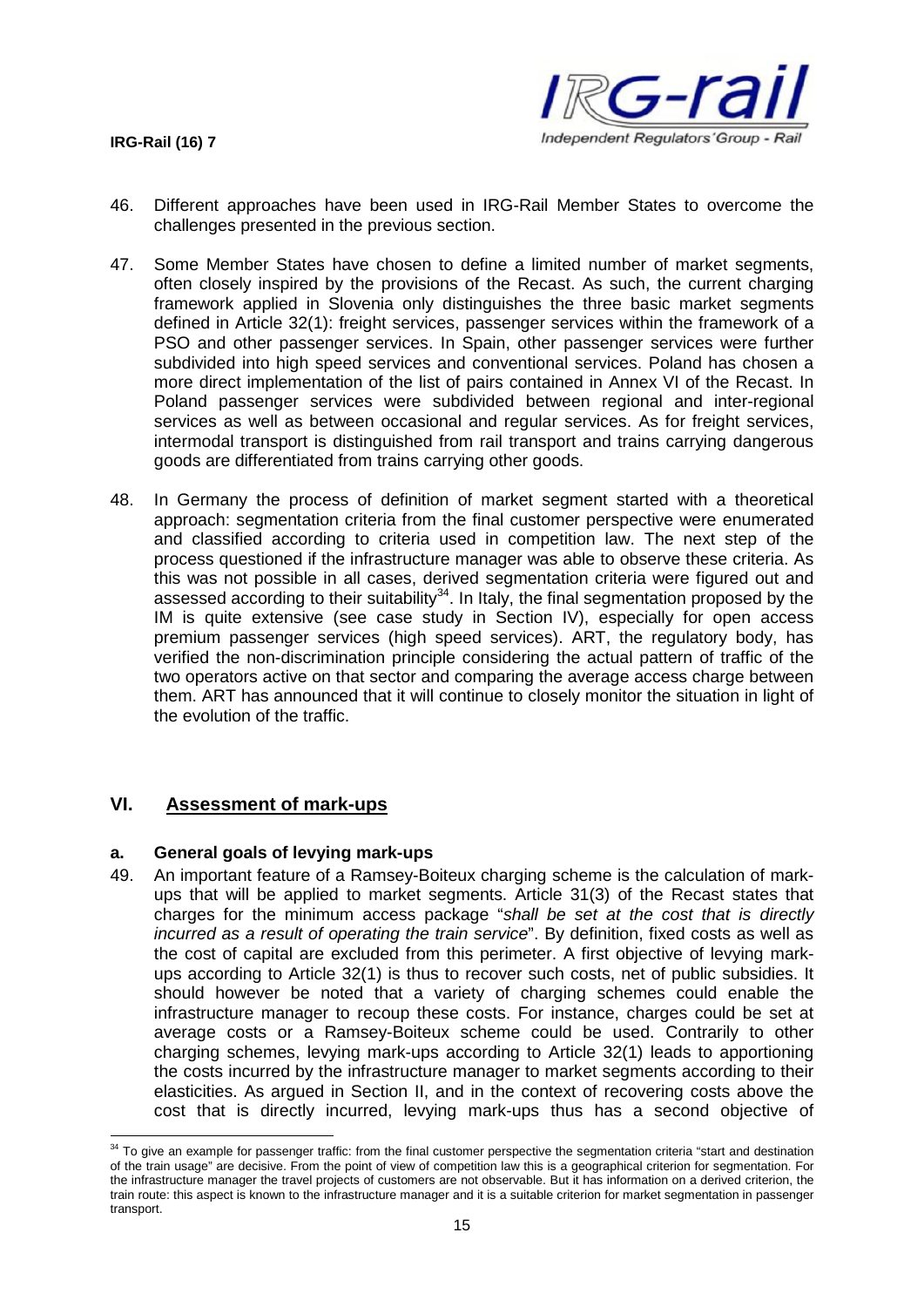

optimizing the level of use of the infrastructure. This enables to pursue the general objective of charges set out in Article 26: "*Member States shall ensure that charging and capacity-allocation schemes for railway infrastructure (…) allow the infrastructure manager to market and make optimum effective use of the available infrastructure capacity*".

### **b. General and specific problems with the assessment of mark-ups**

- 50. Member States have identified certain concerns which may prevent from achieving an optimal assessment of mark-ups.
- 51. A first strand of interrogations concerns the methodology that should be adopted by the infrastructure manager to calculate mark-ups. There are a couple of frame conditions given in railways like high public and political interests, a given legal frame and the fact that not all member states cover the fixed costs of their infrastructure managers completely. Without considering these conditions, the objective of levying mark ups and the objective of achieving optimal competitiveness of train market segments both stated in Article 32(1) as well as the objective of intermodal rebalancing stated in Recital 40 may be seen as concurring objectives. Infrastructure managers are allowed to levy mark-ups if they do not receive a full state compensation of their fixed costs. When levying mark-ups, *i.e.* setting prices above direct costs, the competitiveness of the rail undertakings is always deteriorated in comparison to a situation without markups and the position of railways in comparison to other modes is also worse off. In this respect the aims mentioned in the directive are concurring. When determining the mark-ups, the correct level is the one that deteriorates the competitiveness of railway undertakings less. Each price rise does deteriorate the competitiveness, but the loss can be minimized, if considering the price elasticities of the downstream market (Ramsey-Boiteux pricing). This problem is all the more complex when considering services within the framework of a public service contract. These public services are further subsidized and therefore the determination of a price elasticity for these market segments is more complicated. Within the framework of a public service contract, it may be necessary for infrastructure managers to resort to a different mechanism to define the level of mark-ups.
- 52. A second strand of obstacles in assessing mark-ups concerns the availability and quality of data. These obstacles directly echo the lack of information already underlined as a limit to the definition of market segments. To perform a satisfactory market can bear test, extensive data on the characteristics of demand is necessary (e.g. to calculate elasticities or the degree of pass-through costs from railway undertakings to the final customers). However this information is not always available and, should the data be available, its quality might not be sufficient. Considering data restrictions, it appears impossible for regulatory bodies to agree on a common position regarding the adequate body of evidence required to justify the level of mark-ups. Indeed, depending on the availability and quality of data in the country, national railway regulators will necessarily set different thresholds to assess the evidence presented by their infrastructure manager.

# **c. Different pragmatic approaches in practice**

53. Different approaches have been mobilised in Member States to circumvent the obstacles presented in the previous section.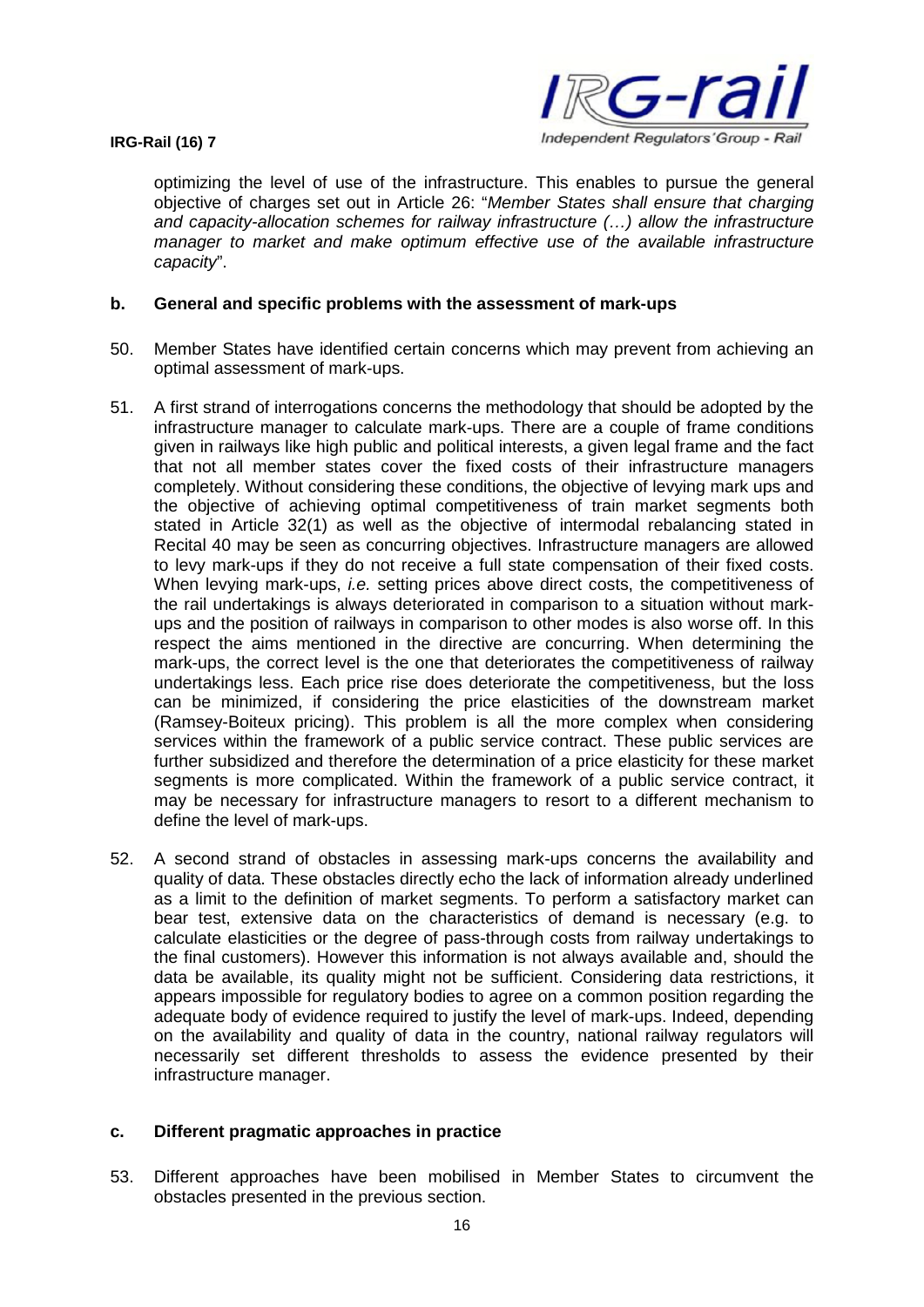



- 54. Different approaches have been used in IRG-Rail Member States to evaluate the price elasticity of market segments (*i.e.* railway undertakings, final consumers, or a mixed approach). It is likely that this variety of approaches could be at least partly be explained by national specificities. In Spain, for instance, the situation is evaluated through a double checking analysis. On the one hand, a demand model at the railway undertaking level. It is used to estimate demand elasticity by taking into account incomes and costs of railway undertakings at the line level. On the other hand, as long as domestic passenger transport is not liberalised, the profits of incumbent RU are also used to estimate the possible pass-through of access charges increase. In Germany, a mixed approach is pursued to assess the mark ups: different elements are appraised to determine the level of the price elasticity of the track path demand. This price elasticity is influenced by the reaction of end customer prices to changes in the track path demand, by the demand reaction of the final customer due to a change in ticket prices and by the reaction of the track demand of the railway undertakings due to the change in the final customer demand. To determine the level of the respective reactions, available market data, surveys, and expert estimates are used. In some countries, to overcome the conflicting objectives of full recovery of costs while guaranteeing optimal competitiveness of rail segments, some countries have imposed caps on the total amount of access charges, following a sustainability analysis. In Italy, for example, caps were used to "protect" some market segments as in the case of freight, PSO market segments and open access premium passenger services. Under the new system, their total access charges were capped to avoid being higher than the ones in the previous system.
- 55. Different approaches were considered in Member States to overcome the issue of data limitations to assess the level of mark-ups. In Germany, the lack of data led the infrastructure manager to the following procedure: if the relevant demand details were not available for the market segment, the infrastructure manager tried to draw conclusions from those areas where data was available. The assessment of the markup for specific freight market was hindered as only data for the freight service in general was available. As a result, only small variations in the level of mark-ups for different freight market segments were considered feasible. Moreover, a reassessment might be necessary after observing market reactions. In France, the infrastructure manager has attempted to evaluate the costs and revenues of a representative high speed railway undertaking using an economic model. Provided that such a model was approved by the regulator, it could be used to estimate the railway undertaking's profitability and thus check whether the level of mark-up is sustainable. Finally, stakeholder reactions gathered through consultations of the market on the level of charges should also be considered. In any case, IRG-Rail recommends infrastructure managers to use a combination of assessment methodologies which will enable to present a body of corroborating evidence from different sources.

# **VII. Conclusion**

56. Article 32(1) of the Recast sets out an exception to the basic charging principle that allows, under certain conditions, the infrastructure manager to obtain full recovery of the costs incurred by levying mark-ups on different market segments. As underlined in the preceding paragraphs, the provisions of this Article are commonly applied by infrastructure managers in IRG-Rail Member States.